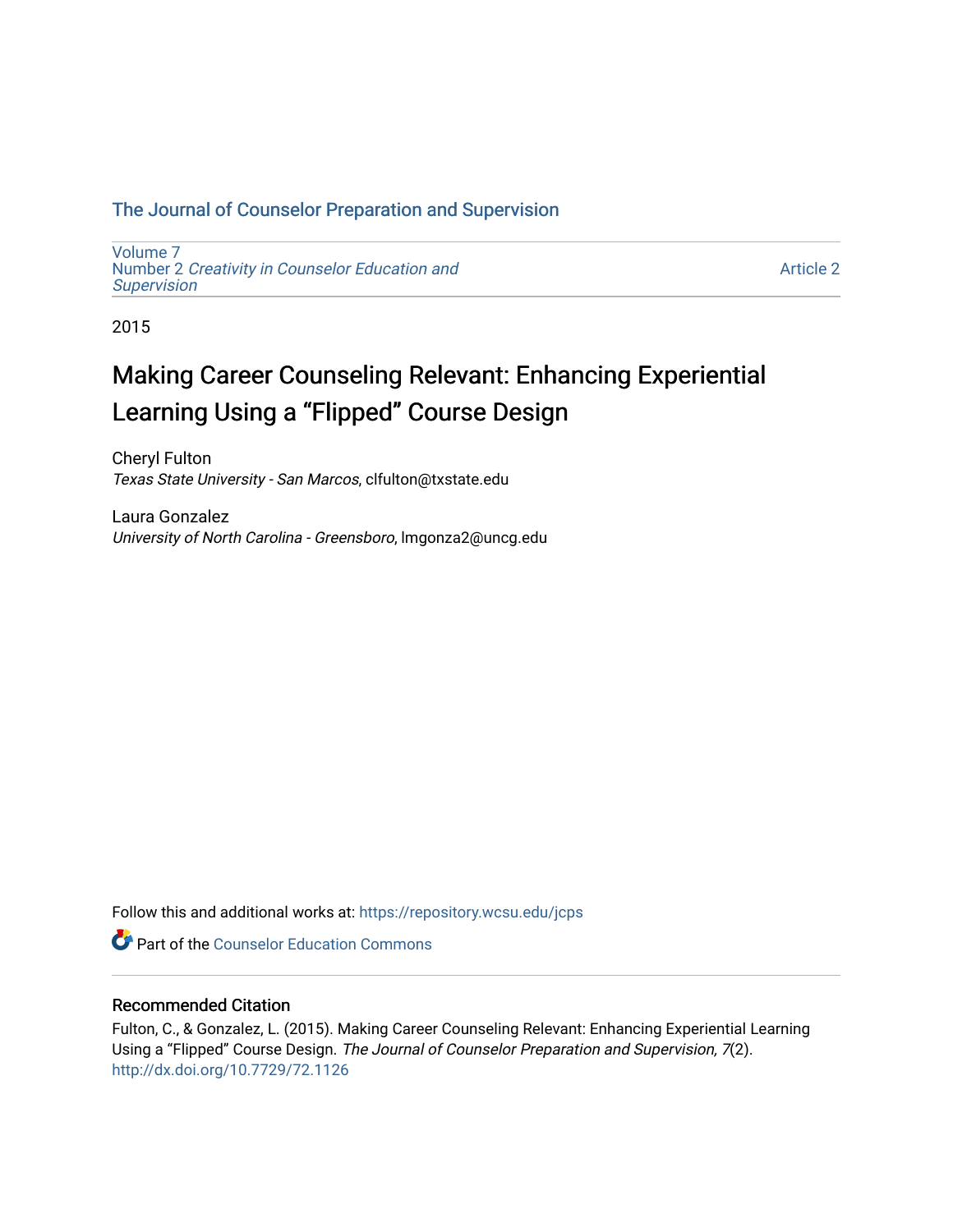# Making Career Counseling Relevant: Enhancing Experiential Learning Using a "Flipped" Course Design

# **Abstract**

Because work is important to mental health, faculty who teach career development courses need strategies to engage master's counseling students who may have low motivation for the topic. Findings from this exploratory study suggest that enhanced focus on experiential learning strategies, achieved by using a flipped classroom, may improve students' attitudes toward career development counseling and generate confidence in performing career counseling tasks (N=58). The experiential class activities and assignments, and technology utilized for flipping the course are described. Student feedback regarding changes in their attitudes and values toward career development, and confidence in performing career counseling, is reported along with feedback regarding instructional methods and preferred class activities and assignments. Implications for counselor education are discussed.

# Keywords

Career counseling attitudes, career counseling pedagogy, flipped course design, active learning strategies

# Author's Notes

Corresponding author: Dr. Cheryl L. Fulton, clfulton@txstate.edu, 336-501-0444, Assistant Professor affiliated with the Department of Counseling, Leadership, Adult Education, and School Psychology, Texas State University, 601 University Dr. San Marcos, Texas, 78666. Dr. Laura M. Gonzalez, lmgonza2@uncg.edu, 336-405-8682, Assistant Professor affiliated with the Department of Counseling and Educational Development, The University of North Carolina at Greensboro, 215 Curry Building, P.O. Box 26170, Greensboro, NC 27402.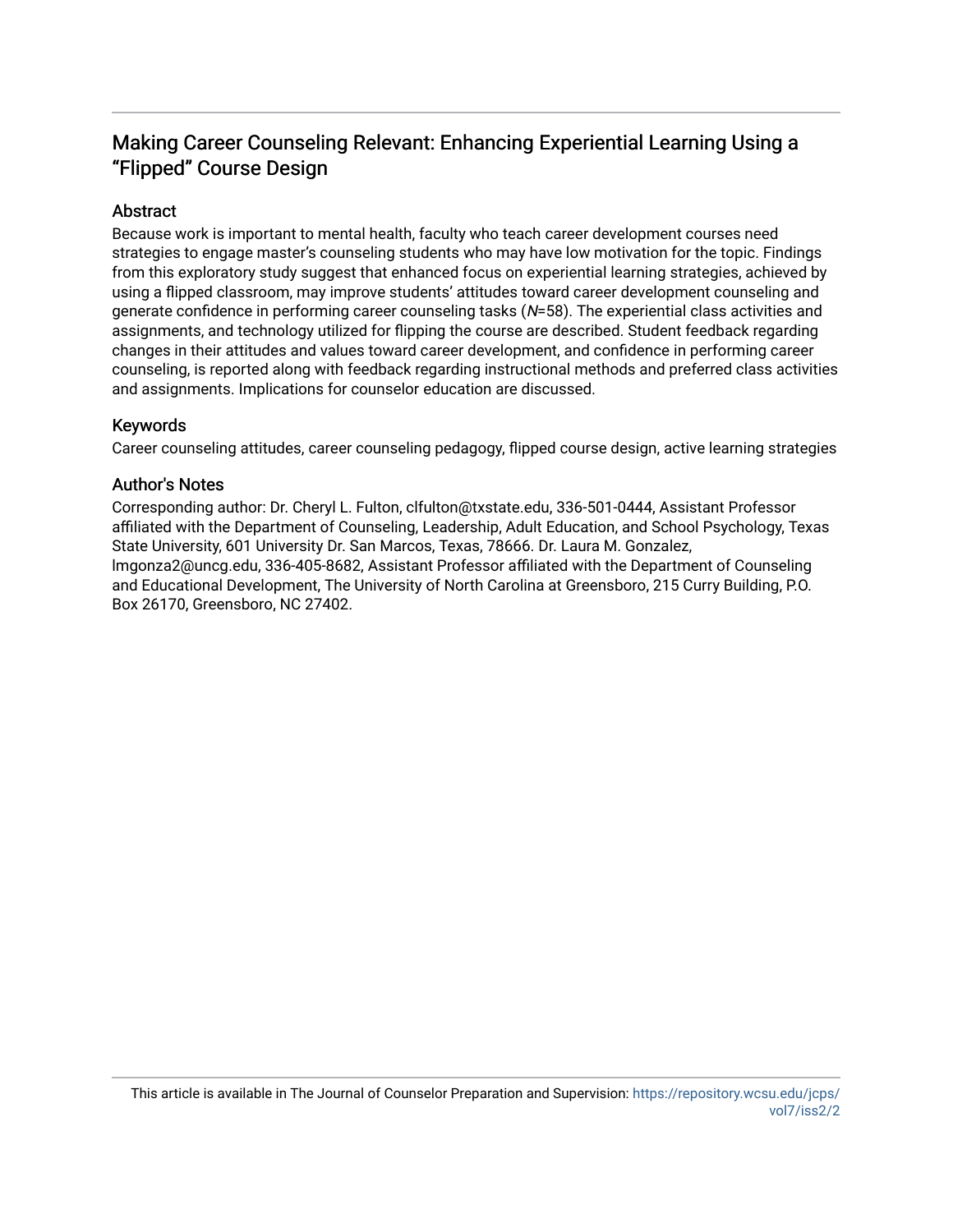Work is central to the lives of Americans and is interrelated with mental health and overall well-being (Bluestein, 2008). Myers and Sweeney (2005) identified work as "an essential element in human experience that can enhance one's capacity to live life fully" (p. 274) in their evidence-based wellness model. Further, clients' career related concerns and decisions are inseparable from personal concerns, thus, it is vital that *all* counselors are prepared to respond to a full range of client needs (Swanson & Fouad, 2010). It is not surprising, therefore, that The Council for Accreditation of Counseling and Related Educational Programs (CACREP) has identified career development as one of eight common core curricular areas required of all students in an accredited counseling program (CACREP, 2009). Despite the importance of career development counseling, counselor trainees and practicing counselors approach the topic with low motivation and trainees often feel that it will not be relevant to their future work with clients (Hartung, 2005; Lara, Kline, & Paulson, 2011; Savickas, 2003).

This low interest in the topic of career development counseling may be shared among some faculty. The career development course is, at times, assigned to newer or non-tenure track faculty members, as more senior counselor educators often do not prefer to teach it (Carter, Bowman, Kher, Bowman, & Jones, 1994; Savickas, 2003). In fact, Carter et al. found that among senior faculty, the career development course was rated the least satisfying to teach. Further, career development courses are "high content courses" in which the instructor must teach numerous theories (due to CACREP requirements and preparation for standardized counselor licensing exams). The theories can be challenging to present meaningfully (Osborne, 2009) and can consume considerable class time (Carter et al., 1994). Engaging students in a theory-dense course can be challenging when students and/or faculty do not view career development counseling as professionally relevant. Conversely, in a more recent study of faculty who teach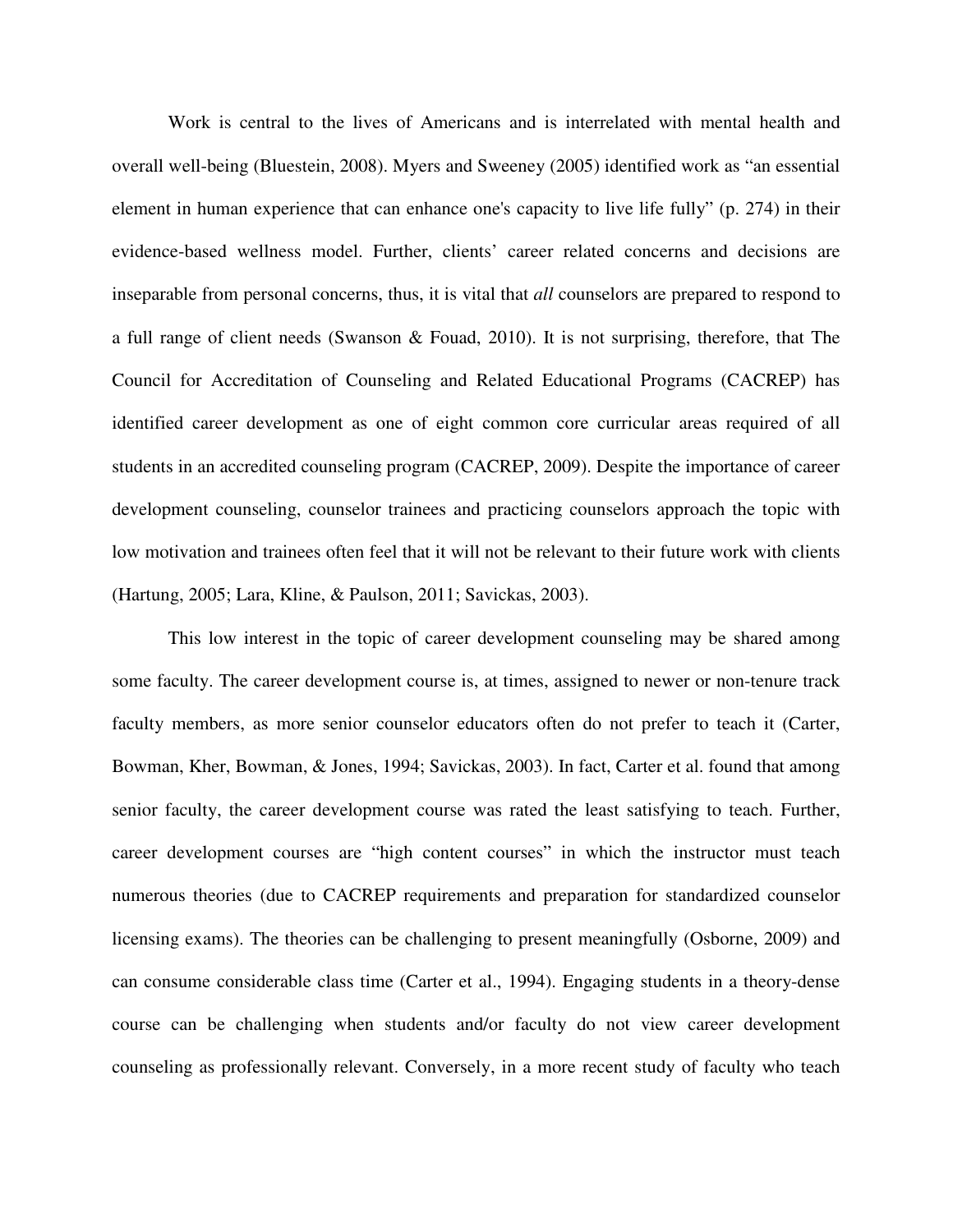career development, Osborne and Dames (2013) found that 85% of participants (*n* = 77) reported positive feelings toward teaching the course, although instructors recognized it can be a challenge. One participant commented, "I love the challenge of 'convincing' the students that career is salient in their work regardless of whether or not they want to be a career counselor" (p. 305). Many instructors in the study found enjoyment in seeing students' attitudes start to shift from negative to positive over the course of the semester.

As a result, instructors must find creative ways to motivate students to engage with the material such as utilizing experiential learning strategies (Young & Hundley, 2013). Paradoxically, little has been written in counseling journals in the last ten years evaluating empirical studies of active learning approaches to teaching the career development course (Barrio Minton, Wachter Morris, & Yaites, 2014; Lara et al., 2011). Only four scholarly articles published between 2001 and 2011 in American Counseling Association (ACA) journals were classified as centrally focused on strategies for teaching career development (Barrio Minton et al.). A number of educators have shared practical suggestions for teaching career development, via books, book chapters, and conference presentations (Emmett & McAuliffe, 2011; Minor  $\&$ Pope, 2005; Oberman & Studer, 2009; Osborn, 2009; Rush, 2009; Toman, 2012), however, scholarship on evidence-based teaching strategies for making career development counseling relevant to students is limited.

Based on the challenges in creating an effective teaching-learning environment for the career development course and limited scholarship on ways to enhance interest in the topic, we describe how experiential learning strategies were used to impact students' values and attitudes toward career development counseling and their confidence in performing career development counseling tasks. In addition, we illustrate how flipped course content delivery (Stone, 2012) was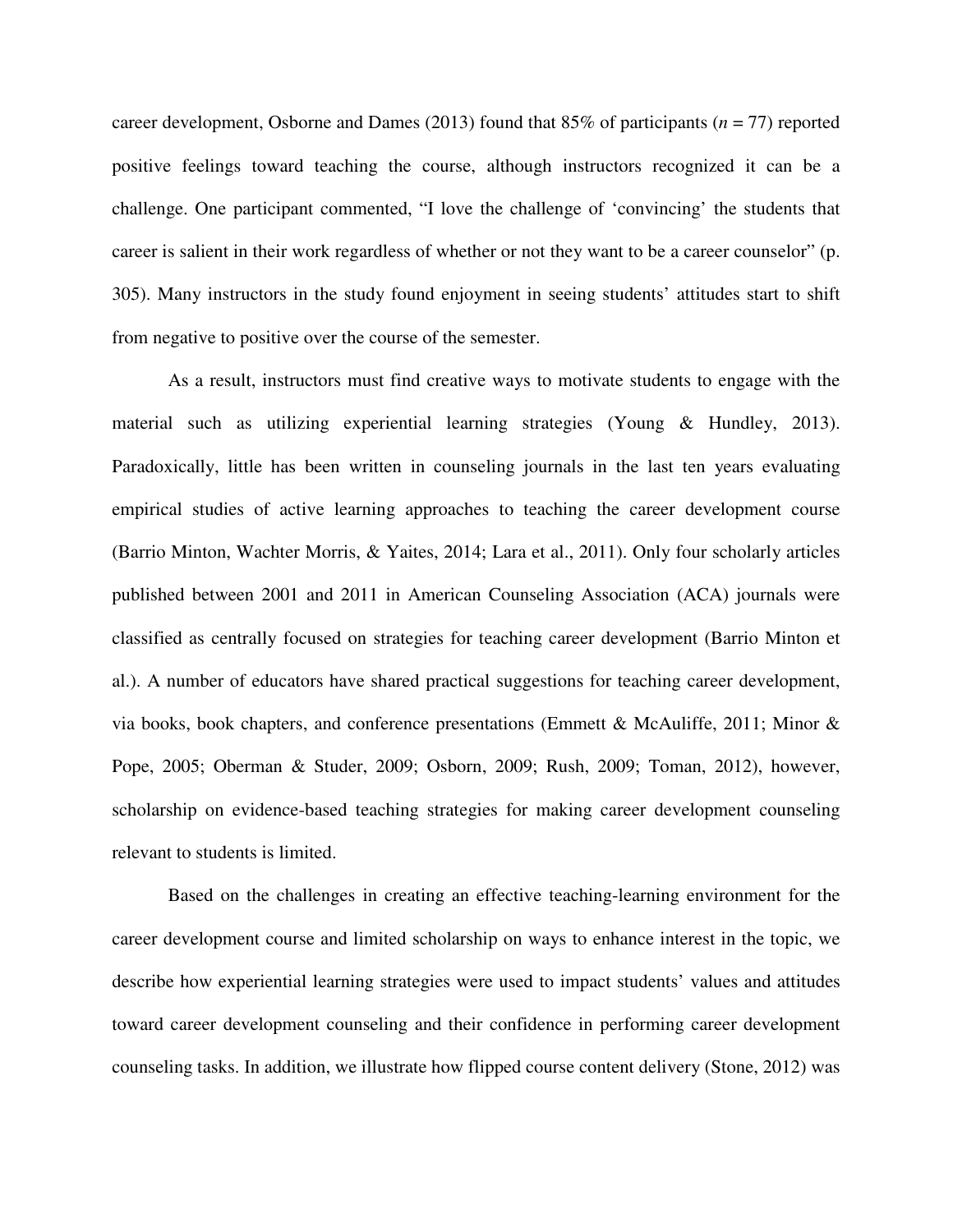used to expand available class time for experiential learning, with the goal of making career development relevant to students.

#### **Attitudes toward Career Counseling Courses**

Scholars have examined counseling students' attitudes toward career development counseling courses (e.g., Heppner, O'Brien, Hinkelman, & Flores, 1996; Lara et al., 2011) particularly as interest in career development counseling has declined over the decades (Heppner et al.). Based on two extant empirical studies, researchers found that students' familiarity with career counseling (Lara et al., 2011), their perceptions of faculty enthusiasm for the topic, and their internalization of the attitudes of their peers adversely impacted their expectations for the career counseling course (Heppner et al., 1996; Lara et al., 2011). Further, students' attitudes toward career counseling were influenced by their level of engagement with the course, their personal value for career counseling (Lara et al., 2011), and their ability to master and apply career development concepts (Heppner et al., 1996; Lara et al., 2011). However, participants in the Lara et al. (2011) study relayed that at the conclusion of the course, they still felt less than fully competent to conduct career counseling and thus, in need of further training. In the words of one participant, "Understanding theory isn't the biggest thing, but applying it" (p. 437). Although limited, these studies point to the importance of shifting negative student attitudes by engaging students, and providing opportunities for direct practice of career development counseling skills, with instructor feedback, to build confidence.

Osborn and Dames (2013) documented attitudes toward teaching career development counseling in a quantitative descriptive study from the instructor point of view  $(N = 91)$ . Most faculty were motivated by the opportunity to convince the students that counseling clients with career issues would be salient in their future work, but some did not enjoy the continual struggle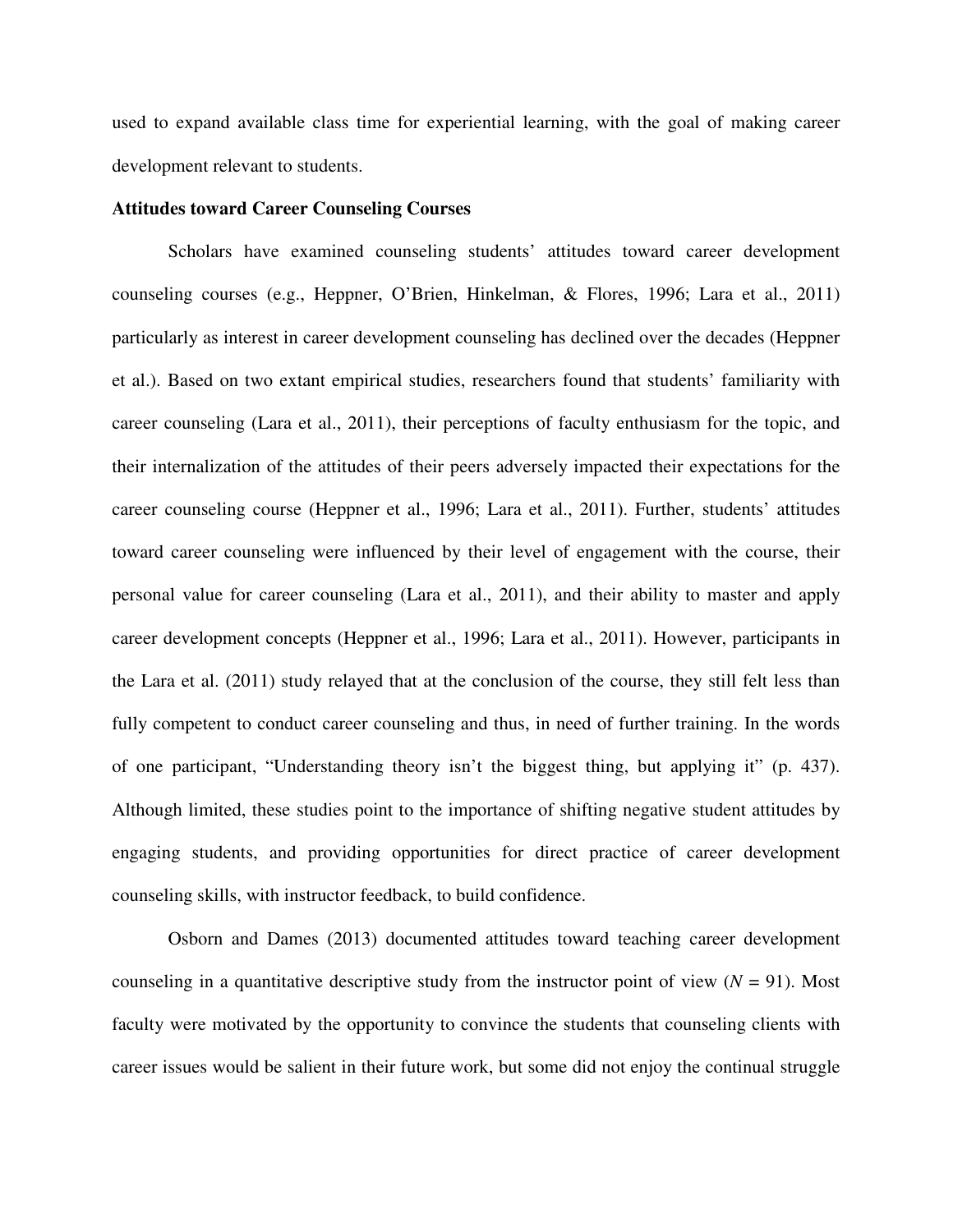to change students' attitudes year after year. One participant in the study summarized the dilemma this way:

Counselors-in-training have the least interest in career counseling and its theories, yet out in the active practice the information and skills are greatly needed; therefore, the challenge is to engage them in an area that they are not interested in and yet will have proportionally the greatest need (Osborne & Dames, 2013, p. 305).

In sum, empirical support for low interest in career development among students and faculty, coupled with the lack of recent publications regarding career development pedagogy (Barrio Minton et al., 2014) point to the need for career development instructors to have teaching strategies to diminish student resistance and increase motivation and sense of relevance. Based on studies of both counselor trainees and faculty, researchers made four key recommendations for career development counseling instructors: (1) increase the relevance of career as a topic for the students, (2) give greater attention to, and instruction for, the practical application of career counseling; (3) link career-based concepts to other aspects of the counseling curriculum (e.g., basic skills, multicultural competency, assessment); and (4) understand the importance of faculty attitudes toward career development counseling in generating enthusiasm and relevance among students enrolled in the course.

#### **Experiential Learning**

Experiential learning strategies are based on a structured cycle of doing/experiencing and then reflecting to generate meaning and improve implementation (Gerstein, 2011). Researchers have documented the use of experiential learning strategies in counselor education primarily in multicultural classes (Arthur & Achenbach, 2002; Tromski & Doston, 2003), but also in courses working with groups (Pistole & Filer, 1991; Young & Hundley, 2013) or couples and families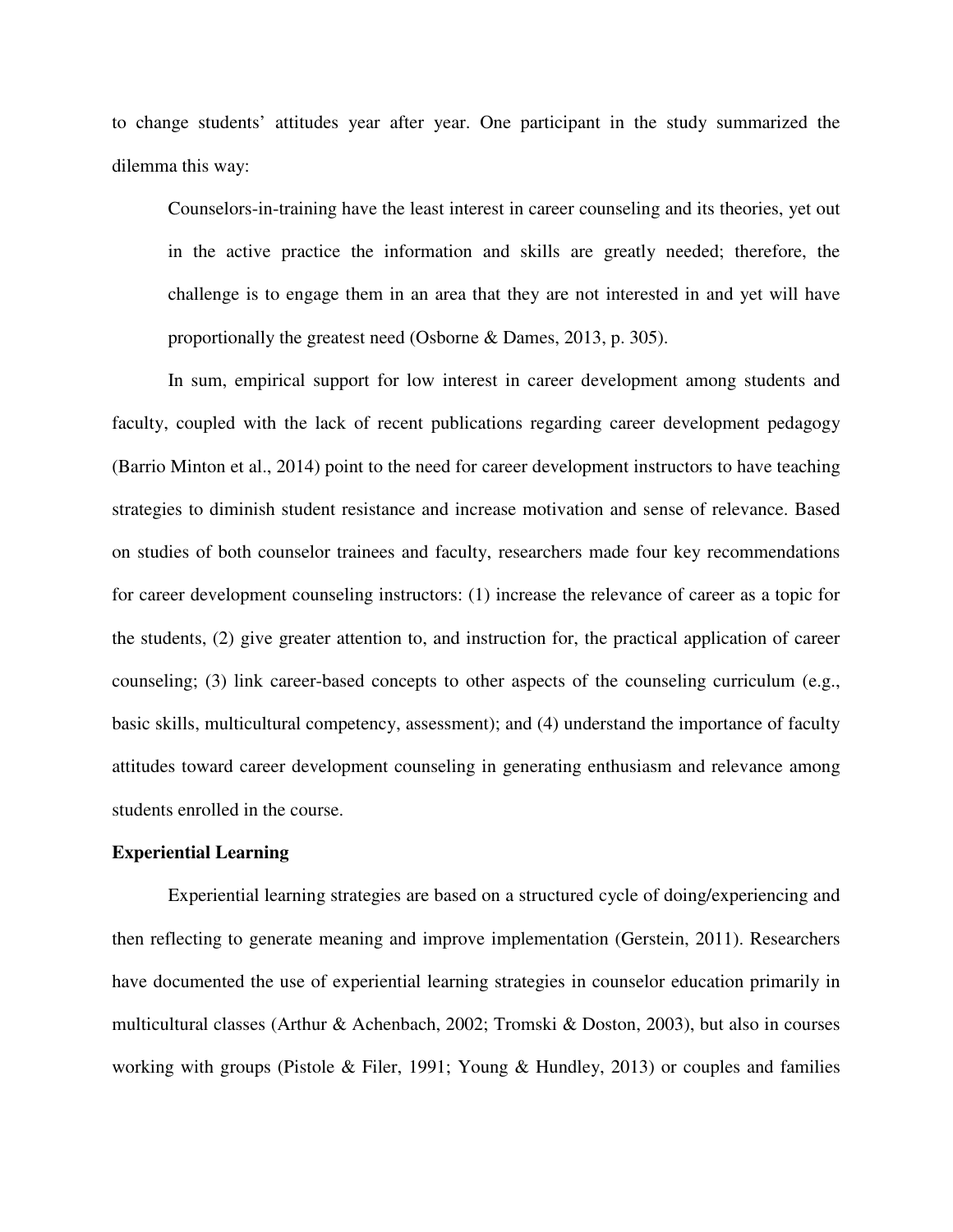(Lim, 2008; Shurts et al., 2006). Although the types of experiences being generated were different in each case, the importance of structured reflection after the active learning phase was a common theme among these studies. Counselor educators have utilized video case studies, self-awareness exercises, metaphors or guided imagery, psychodrama or role play, and interactive media/technology. Experiential activities have been associated with better student outcomes in terms of motivation, comprehension, application of theory, performance of skills, and critical thinking (as summarized in Osborn & Dames, 2013).

Further, in a survey of 84 associate and full counseling professors, Carter et al. (1994) found that courses that have a balance of didactic and experiential learning are greatly preferred (84%) over purely didactic (10%) or purely experiential (6%) courses. The authors recommended that when teaching courses that are theory dense and traditionally didactic, instructors revise the curriculum to create time for experiential learning. Thus, utilizing a pedagogical approach that prioritizes active learning and application is a logical strategy for a challenging course like career development. Given the theory/content demands of the career development course, however, finding the class time to implement experiential activities, including those that enhance skill building as recommended by Lara and colleagues (2011), can be a challenge. Flipped course designs (Stone, 2012) are growing in popularity as a means for moving content delivery outside of class time and increasing the opportunity for a more interactive and engaging class experience.

#### **Flipped Course Model**

A course is defined as "flipped" when lectures are moved outside of class and homework (i.e., practical application with feedback) is moved into the classroom (Findlay-Thompson  $\&$ Mombourquette, 2014). Technology is utilized to deliver brief pre-recorded lectures covering the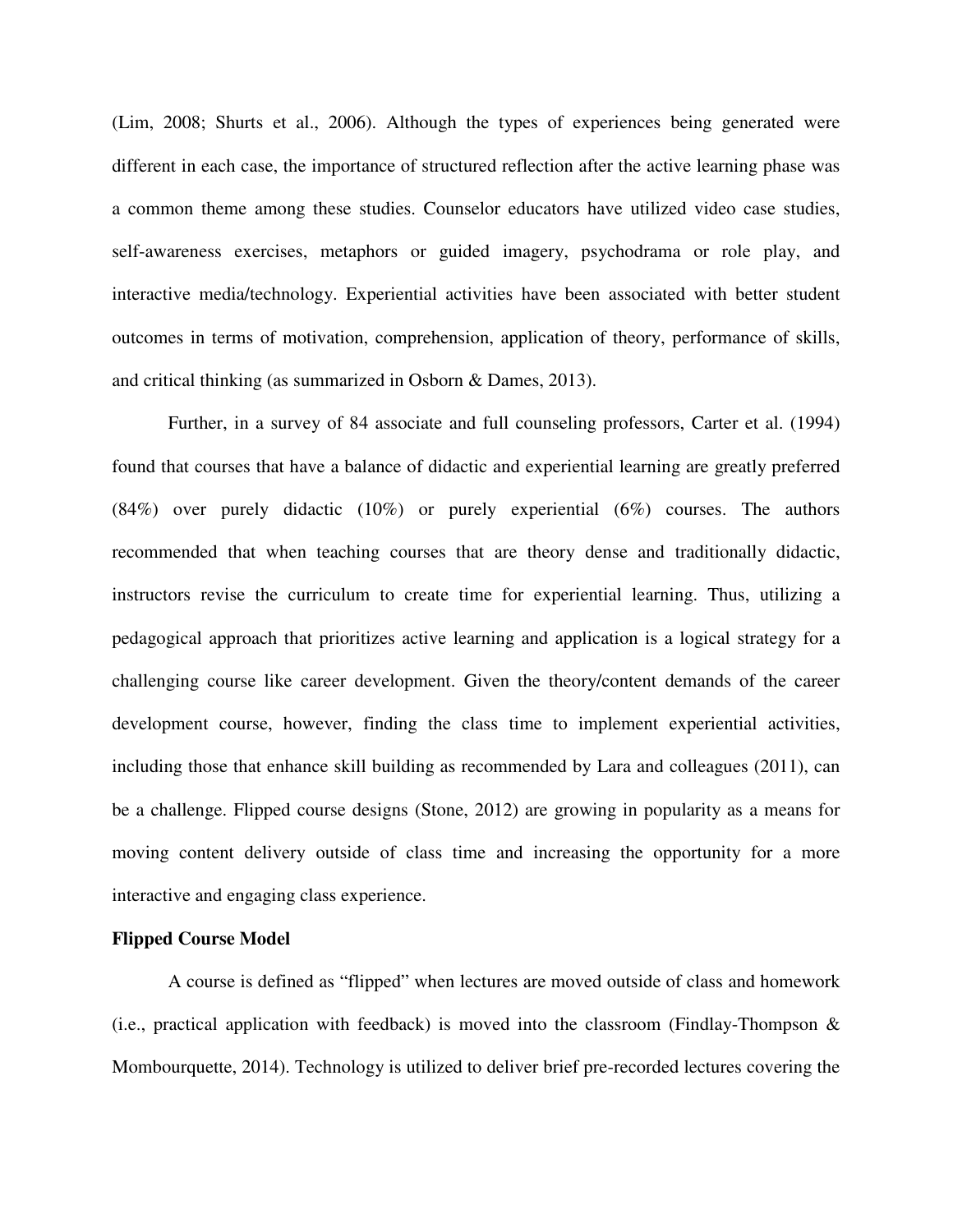most essential points to students outside of class time (Gerstein, 2011; Milman, 2012). The delivery of lectures as video homework is only part of the flipped strategy; students must also respond to the lectures in some way such as posting their reactions to the content online and/or bringing questions about the content to class (Tucker, 2012). Thus, students have absorbed some of the basic content and have started to identify where they have more nuanced questions before class. Stone (2012) emphasized that by using a flipped class model, instructors are able to preserve content delivery while prioritizing application, inquiry, and active learning during class time. This model places greater emphasis on the relationships and interactions that can happen in a classroom community, and is often described as more engaging and active in terms of both student and instructor roles (Stone).

Although a flipped classroom can be difficult to adopt among instructors who are comfortable with a traditional lecture format (Findlay-Thompson & Mombourquette, 2014), it seems a reasonable choice for counseling faculty versed in leading experiential activities (Moran & Milsom, 2015; Young & Hundley, 2013). Based on a review of the flipped course design literature, there is anecdotal evidence that this model can positively influence students' learning experiences and academic outcomes. However, empirical evidence is limited and largely focused on undergraduate courses. Studies that help elucidate the utility of a flipped classroom as a means for increasing experiential learning and enhancing student's attitude toward course content are needed. In particular, given the low interest in career counseling among counseling students, a study of experiential learning, using a flipped class model in the career counseling course is warranted.

Therefore, we implemented experiential learning strategies in the career development counseling course at two universities after creating a flipped course design. We utilized a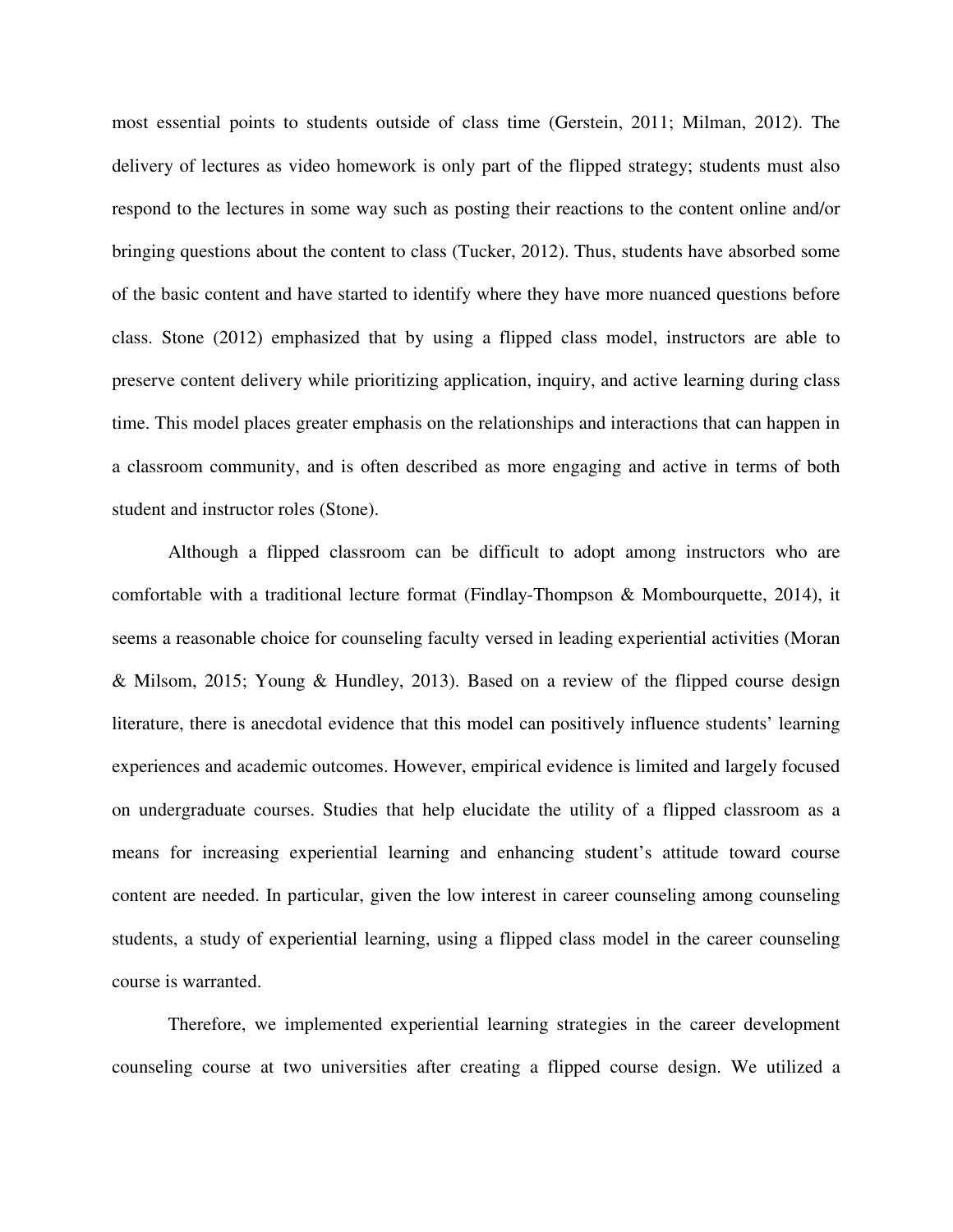pre/post course assessment to understand whether students' attitudes and values for career development counseling were changed by the class experience. Additional post-course evaluation items were used to describe students' level of confidence in applying course material to counseling practice and to identify the particular course activities that were perceived as most helpful. The goal of the current preliminary research study was to evaluate the impact of a highly experiential model of career counseling instruction on students' values and attitudes toward, and confidence in, performing career counseling. We hypothesized that students would endorse a more positive value for and attitudes toward career development counseling after completing the experientially-focused curriculum, and would endorse having confidence to perform career counseling.

#### **Methods**

#### **Participants**

Master's counseling students from two CACREP-accredited programs in two states (southeastern and western) participated in the study. Participants were recruited from two career development counseling courses, one taught by each author. All 58 students from the two classes consented to participate for a 100% response rate. Participants at University A (*n* = 25) were a non-cohort, therefore, they were in various stages of completion of the program, however, all but one student was at least in their second semester. Participants at University B (*n* = 33) were in the second year of a cohort-based program, and thus were starting their internships in a variety of settings concurrent with taking the career course. Based on the total sample  $(N = 58)$ , 84.5% were female  $(n = 49)$ , and 15.5% were male  $(n = 9)$ , with an average age of 28.2 (*SD* = 6.8). The majority of participants  $(n = 21, 36.2\%)$  were in the couples and family track, followed by clinical mental health or community counseling (*n* = 18, 31.0%), and school counseling 19.0% (*n*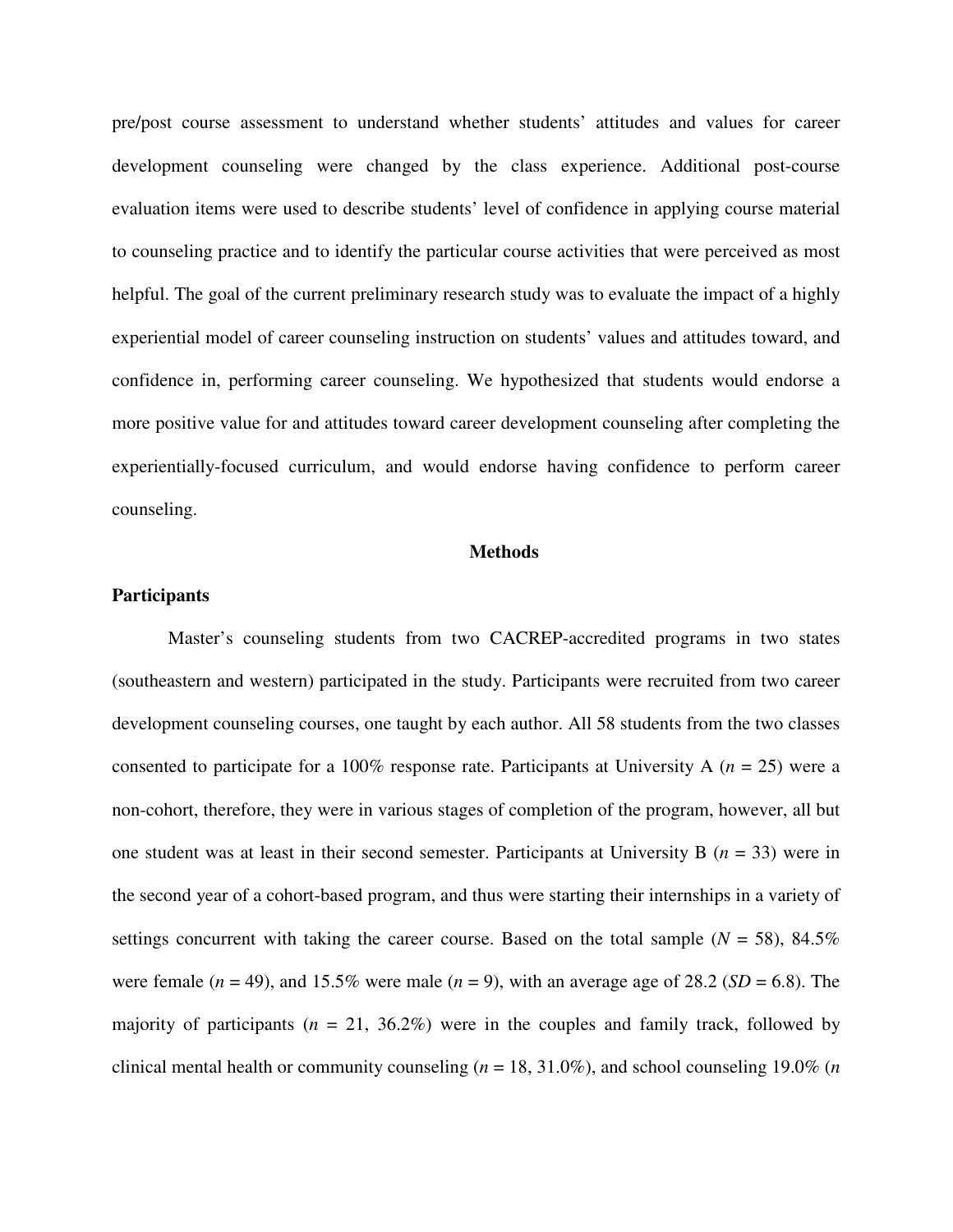$= 11, 19.0\%$ ). The remaining participants were in college counseling/student development or dual tracked  $(n = 8, 13.8\%)$ . The majority of participants identified as Caucasian  $(n = 41,$ 70.7%), while others described themselves as African-American (*n* = 9, 15.5%), Biracial (*n* = 4, 6.9%), Asian American (*n* = 3, 5.2%), and Other (*n* = 1, 1.7%).

The instructors were both Caucasian females who were early career faculty members but had experience in counseling and education prior to completing their PhDs. Instructor A worked ten years as a counselor in a variety of settings including two university counseling centers in which she provided career counseling. She taught a number of graduate courses including an undergraduate Career Planning course and two semesters of the graduate Career Development/Counseling Course. Instructor B had worked for nine years as an academic advisor/career counselor for undeclared students in a university setting and had taught the Career Development/Counseling course four times before the course under study.

#### **Procedures**

The first day of class, we (the authors/instructors) relayed that a research assistant would be describing a study to the students, which was voluntary and anonymous (students selected a research ID number). Participants were informed that the survey was assessing instructional strategies used in the course and the impact on their perceptions of the meaning or usefulness of career counseling as a topic of study. We left the room while the assistant read the verbal consent form to the students and administered and collected the survey. Thus, the pre-test occurred prior to any classroom instruction. The post-test was collected in a similar manner on the last day of class. Because both campus IRB's had approved the study as exempt, no identifying information was collected concurrent with the surveys to allow students to participate with complete anonymity, as some questions rated both the class experience and the instructor. Demographic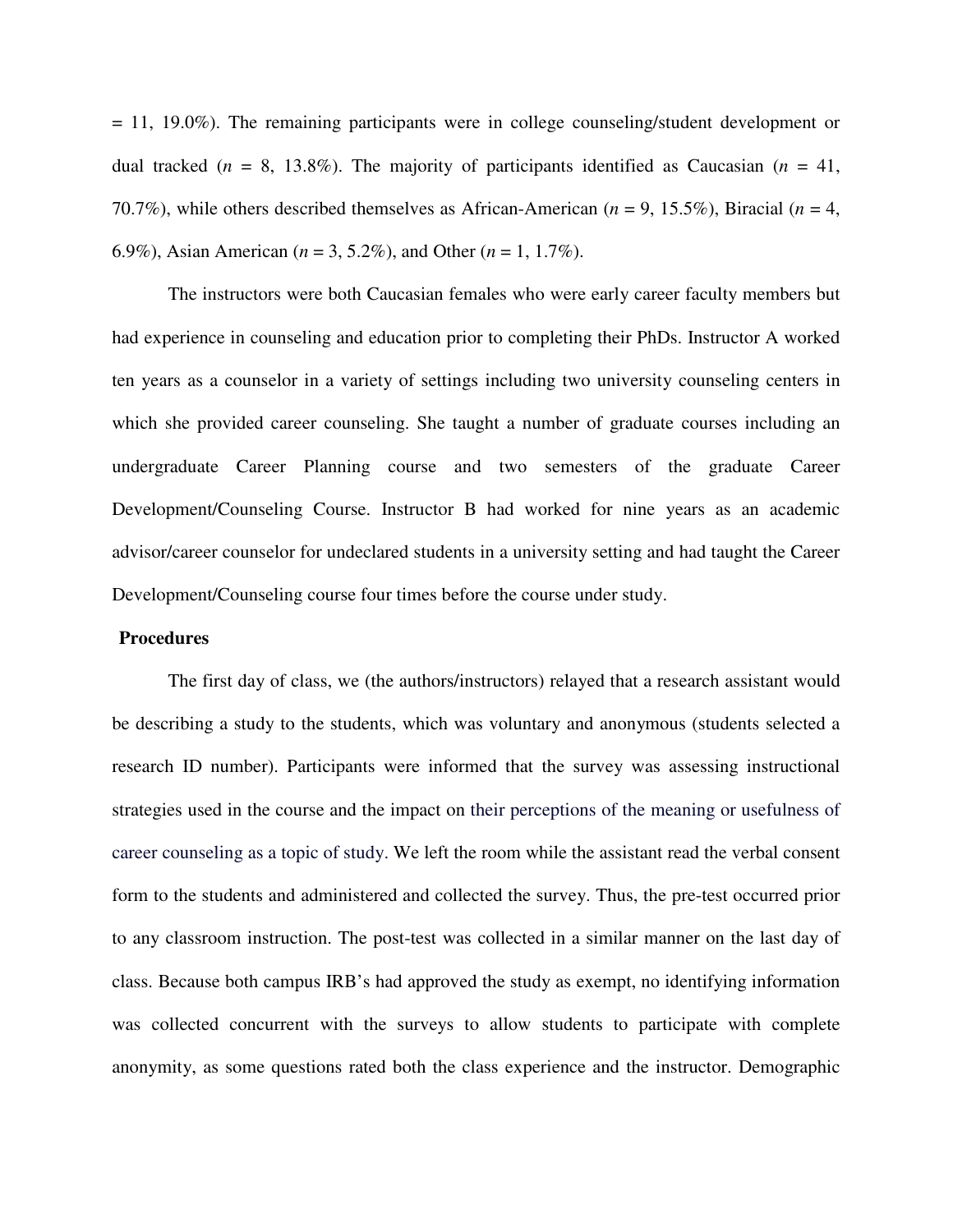information was solicited after the class ended via anonymous electronic survey to preserve confidentiality of student feedback. According to ACA ethical codes, students who participate in research with their instructors should not experience any impact on their academic standing (code G.2.b), which is why we took several steps to separate our teaching role from the researcher role (ACA, 2014).

#### **Classroom Structure**

 We, the authors/instructors, had previously co-taught the career course and collaborated on the design prior to the semester in which we implemented the experiential learning model. Thus, we formatted our classes similarly, using the same text, parallel assignments, similar inclass activities, and similar uses of the technology for flipping content. Differences between the two classes included different instructors, different university and departmental contexts, and different timing in the students' programs of study. These differences are delineated in greater detail in the below description of the courses. Following we will briefly describe how we utilized a flipped class design to support out-of-class content delivery increasing available class time for more engaging, interactive, and practical learning experience.

CACREP prescribed content, including numerous career theories, models, and resources, was largely delivered outside of class with the use of technology. Instructors utilized similar technology for flipping the course (e.g., for recording PPT narration), however, it varied slightly based upon cost, availability, and technical support at their respective campuses. Instructor A used audio narrated PowerPoint presentations via Camtasia (http://www.techsmith.com/camtasia.html) which students received online a week before each class. A rotating subset of students was responsible for posting written responses and questions related to the presentation online each week. These postings, which included student developed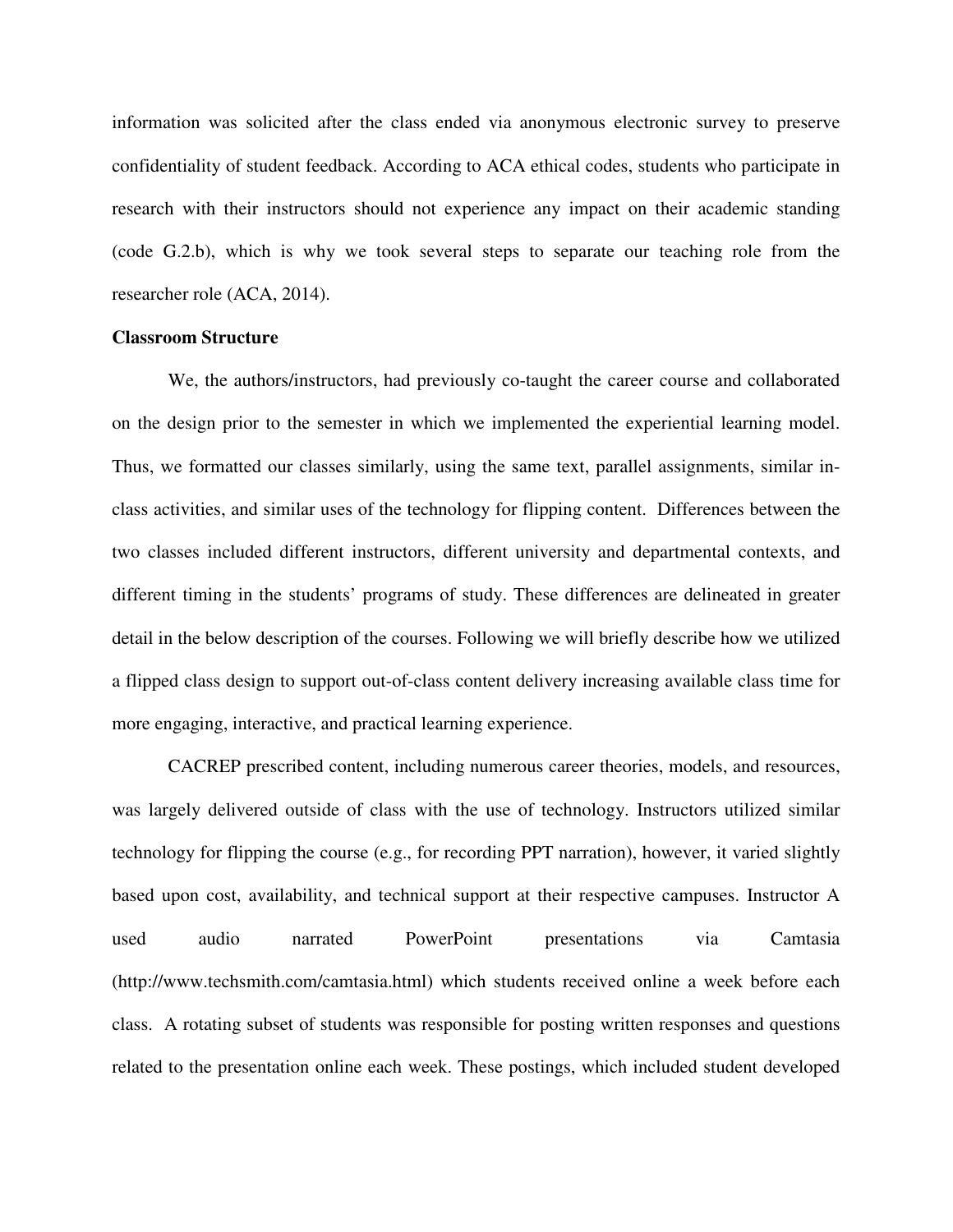discussion questions, were then discussed in small groups during class. Similarly, instructor B delivered lecture content to students a week in advance via video recorded presentations using VoiceThread (voicethread.com), and a subset of students was responsible for adding video or audio comments on the lecture slides each week. The student comments were similarly processed in class. Online response postings and short written or interactive quizzes were utilized (in both classes) to ensure students were reviewing the lectures and completing assigned reading. Both instructors solicited informal feedback from the students to ensure that access to, and use of, technology did not become a barrier for participation; there were no identified concerns about technology adoption from the student point of view. Further, we deemed adopting varied technology for the course as acceptable given that counseling programs continuously update their technology and these can be leveraged to accommodate different learning styles and encourage active engagement with course content (Osborn & Dames, 2013).

As a result of this content delivery method, a substantial portion of class time (approximately 75-80%, as opposed to less than 50% in our previous non-flipped offerings) was available for participating in activities and working with fellow students in career counseling role plays or experiential learning. Activities included viewing counselor-client video examples, discussing case studies, engaging in diversity awareness activities, implementing structured career interviews, exploring online career resources, and processing activities in large and small groups. An effort was made to bring in "real world" career related content that was meaningful to the students into the classroom. Instructor A employed *News You Can Use*, whereby a rotating subset of students brought current career news and events to class and initiated a class discussion of the information. Instructor B utilized a class Twitter account with designated volunteers who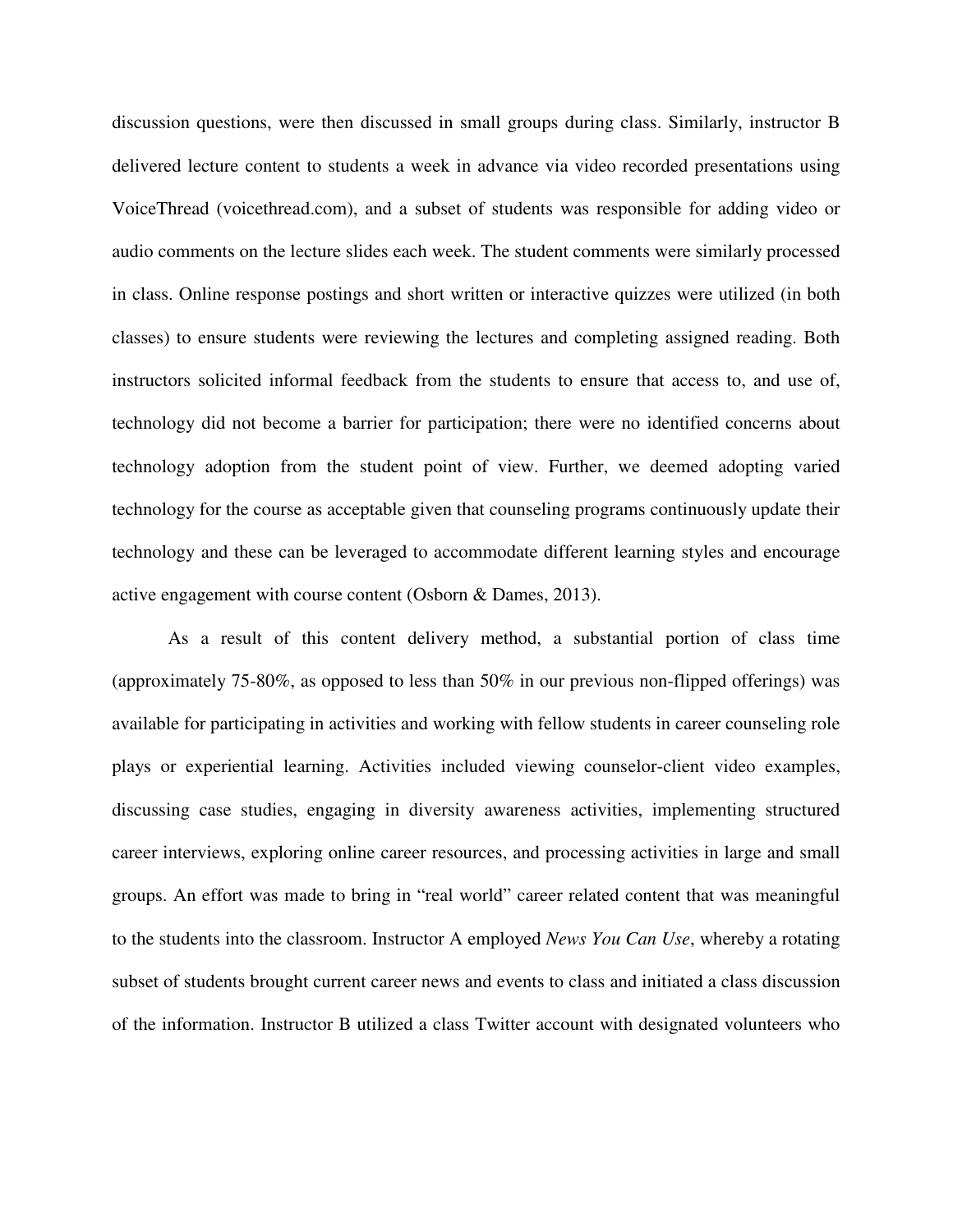were willing to identify and share current career news. The instructor would open the Twitter account during class to allow all students to view and discuss the posts.

Students were required to complete formal career assessments, such as the Life Values Inventory (LVI; Crace & Brown, 2008) and the Strong Interest Inventory (SII; Strong, Donnay, Morris, Schaubhut, & Thompson, 2004). In-class time was also used for completing and discussing a number of informal assessments such as a values card sort or checklist, career timeline, career genogram, a Myers Briggs Type Indicator proxy, and a Wheel of Life (Whitworth, Kimsey-House, & Sandahl, 1998), a visual depiction of their level of satisfaction in areas such as social, career, financial, spiritual, and physical well-being. There was a formal practicum in classroom B whereby students worked for four hours total with volunteer clients to interpret some of the informal career assessments they had learned in class. Although Classroom A did not have a formal practicum, equivalent time was spent peer counseling with instructor observation and feedback.

Finally, in addition to reading, audio/video lectures, quizzes, activities, and practical application, the course included outside assignments. These assignments were (a) researching and writing up a concise summary of a chosen theory, which was then compiled for all class members as a standardized exam study guide; (b) developing and presenting a career program for a specific population; and (c) completing a career portfolio. Students in both classes had "portfolio partners" with whom they shared the contents of their portfolio and completed a counseling assessment and plan. The portfolio included items such as: a written summary of an informational interview, a resume, a career autobiography, a stepwise career plan, a career timeline, a career genogram, career assessments and reflections, a journal entry on decision making style, a reflection on role models/career influences, and a summary of the Career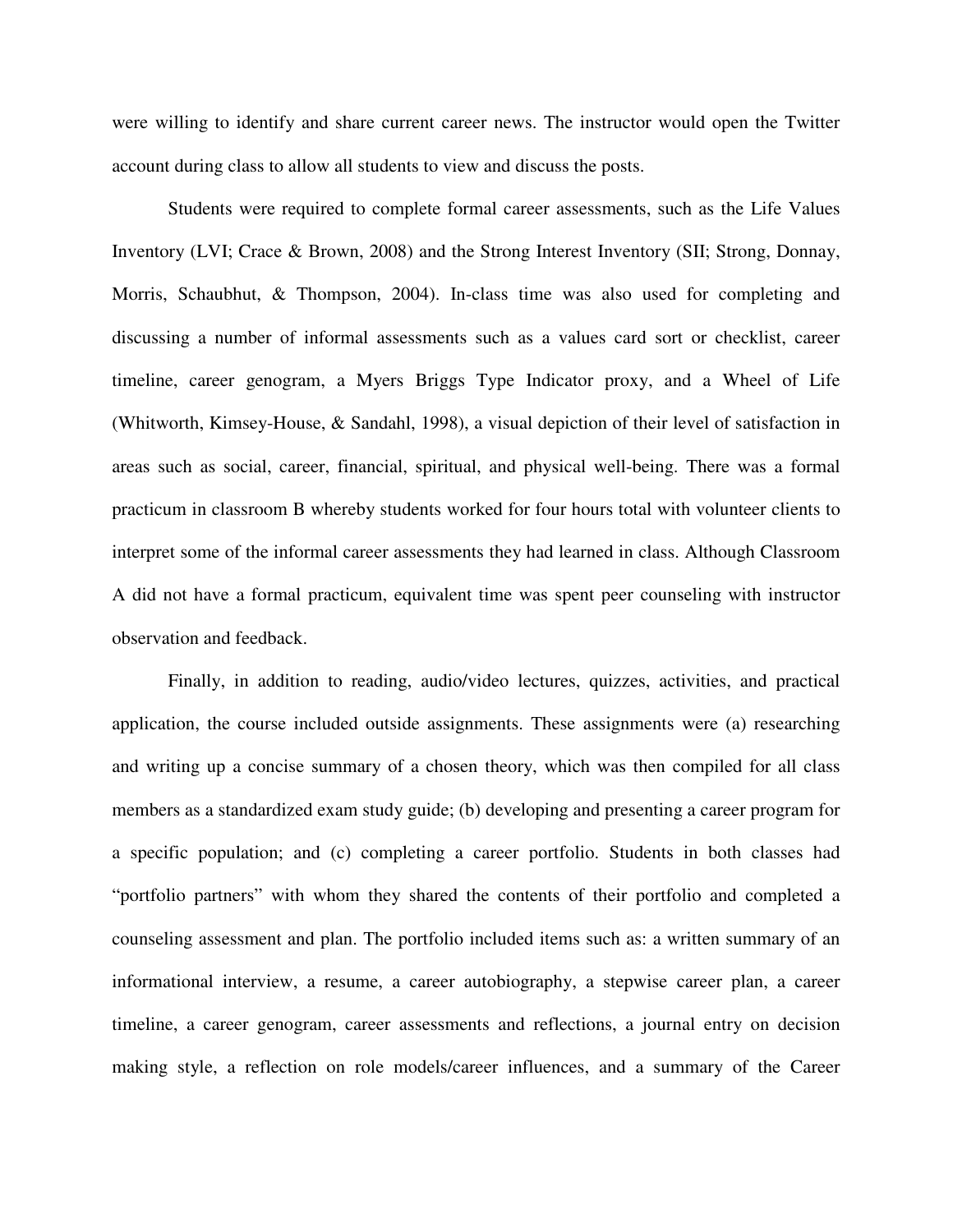Construction Interview (Savickas & Hartung, 2012). Thus, several of the portfolio items had been generated and discussed in class, but were further reflected upon by each portfolio pair during peer counseling. A sample class assignment can be found in the Appendix, and interested readers may also explore classroom activities found in Minor and Pope (2005) and Toman (2012).

#### **Measures**

The purpose of this preliminary study was to assess student response to a teaching strategy, not to develop and validate a new measure. Thus, we drew from existing measures and qualitative research to create survey questions aligned with our research questions. Specifically, values and attitudes were assessed with ten items and students' confidence in performing career counseling and related tasks was assessed with four items. Students were to rate all survey items using a five-point Likert-type scale (1 = *strongly disagree* to 5 = *strongly agree*).

**Attitudes toward Career Counseling**. We used five pre-test/post-test items to measure students' attitudes toward career counseling. Two items, drawn from Lara and colleagues (2011), addressed students' attitude toward career counseling (e.g., *"I am excited to learn about career counseling"*) and three items, adapted from the Attitudes toward Career Counseling Scale (ACCS; Rochlen, Mohr & Hargrove, 1999) addressed career attitudes as stigma toward career counseling (e.g., *"Talking to a counselor about career issues is less pressing or important than talking about personal issues").* 

**Value for Career Counseling.** Five pre-test/post test items were used to measure value for career counseling; two items were adapted from the ACCS scale (e.g., *"Career counseling is a valuable resource for people making a career choice or career change"*) and three items were from the findings of Lara et al. (2011) to reflect students' value for career counseling (e.g., "*I*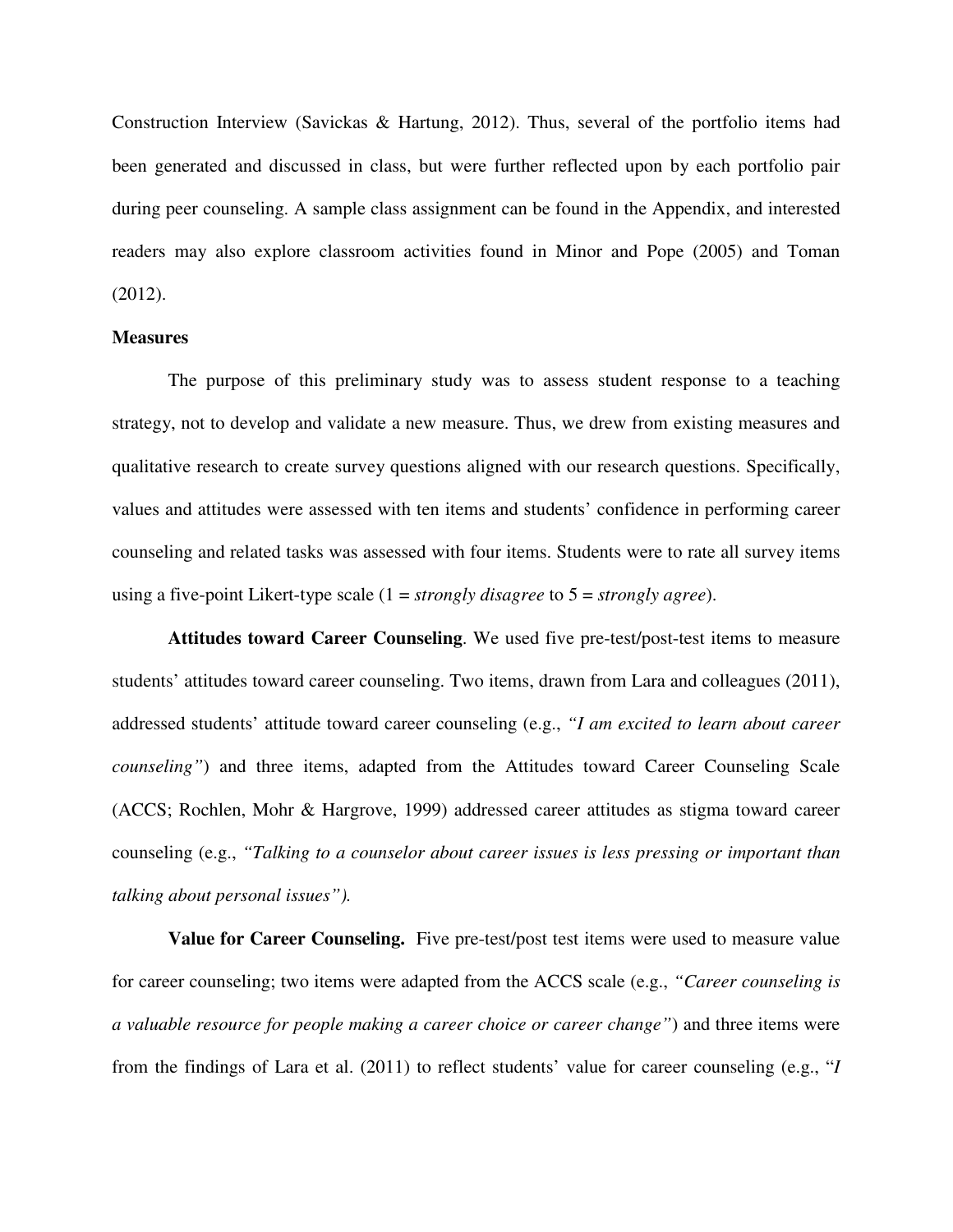*believe that career/work, paid or unpaid, is an important aspect of all clients' lives and their wellness*").

**Career Counseling Confidence**. An additional four items were created to assess students' sense of confidence in performing career counseling and related tasks (e.g., career assessments) drawing directly from themes identified in the grounded theory study conducted by Lara et al. (2011). These were post-test only items such as: "*I gained confidence in my ability to perform career counseling related tasks and activities" and "If my clients were having career related issues, I would not hesitate to address them."*

**Quality of Learning Experience**. To obtain information on which instructional factors students perceived as most positive and influential to their learning experience, students were given a list of nine factors (e.g., class exercises, assignments, classmate interactions) and asked to rank them from 1 (most positive influence) to 9 (least positive influence). These nine factors were chosen because they are related to the content and skills that instructors deemed as most central to the course. Additionally, students were asked to identify the most influential class activities and assignments in an open-ended item.

#### **Results**

Based on preliminary *t*-test analyses of the two groups of participants, there was not a statistically significantly difference in their responses to the 10 pre-test items, so the groups were combined for all analyses. A single post-test item response was missing for one participant, therefore, the sample item mean rating for the respective class was used to replace the missing data. Further, four students from Class B incorrectly completed a question asking them to rank factors in the course, so they were omitted from that analysis.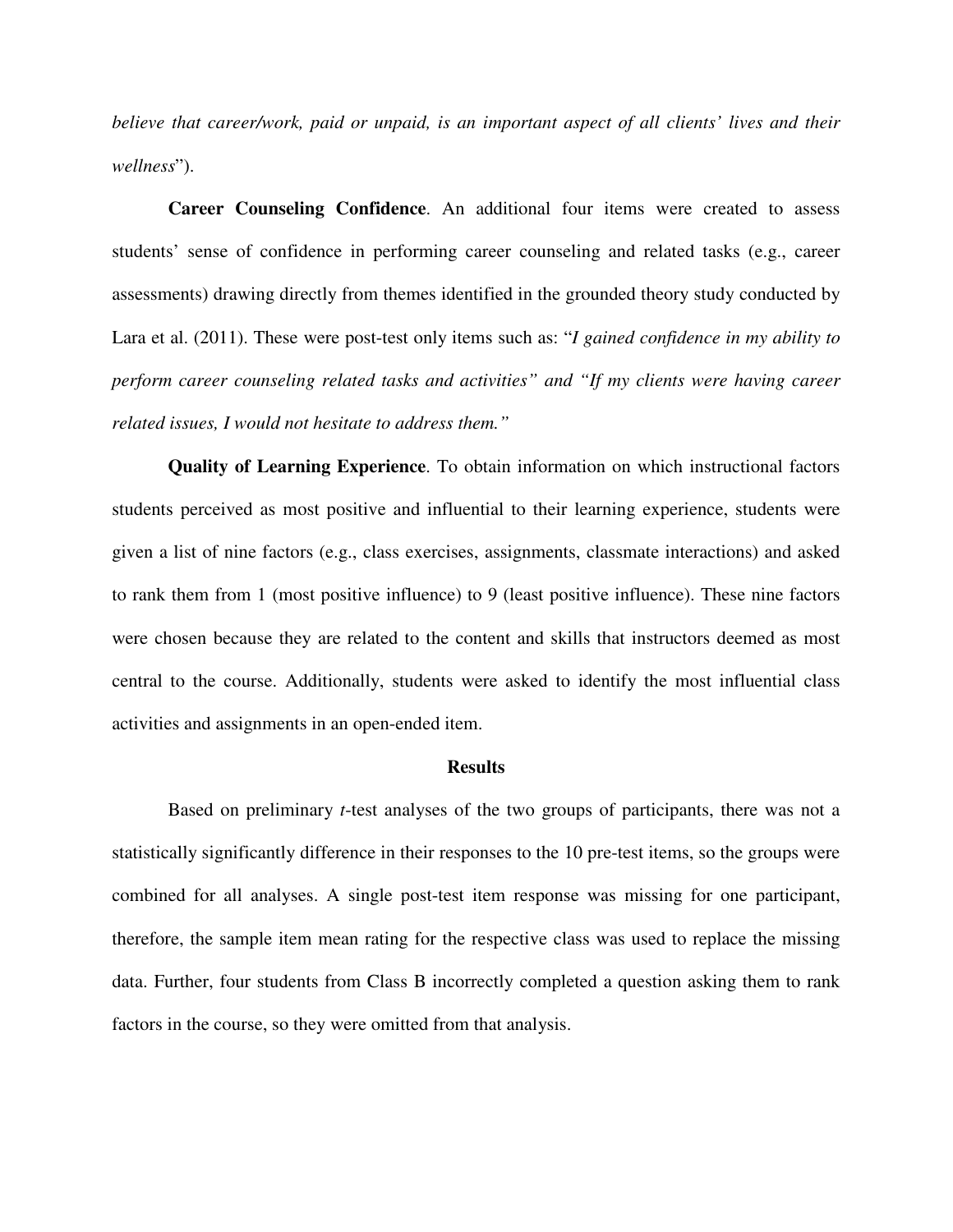We hypothesized that students would express greater value for and positive attitudes toward career counseling as a result of participating in the course. Means, standard deviations, and mean differences between pre/post-test ratings for 10 items of career values and attitudes were calculated (Table 1). The sample mean for 9 of the 10 items shifted in the expected direction from pre- to post-test. One item, *excitement to learn about career counseling*, decreased; however, the change was negligible (.07). Items with the greatest pre/post-test change were related to willingness to seek career counseling and improvement in overall attitude toward career counseling. Paired *t*-tests comparing items pre-post were conducted for all items in the questionnaire. A more conservative alpha level  $(p < .005)$  was established using a Bonferroni correction (Howell, 2007) to control for Type 1 error  $(.05/10 = .005)$  related to conducting multiple tests. Eight of the ten items yielded a significant difference in mean ratings from pre-test to post-test (Table 1).

 Mean item ratings for the four post-test items evaluating students' career counseling confidence were calculated and all items were rated higher than average, using three as the average. Based on frequency ratings, all students responded favorably, rating the four confidence items (e.g., confidence with career counseling tasks) as 4 or 5 out of 5. Means and standard deviations for each item were as follows: *I feel more comfortable with using career assessments learned in class* (*M*=4.2, *SD*=.59), *I gained confidence in my ability to perform career counseling related tasks and activities* (*M*=4.2, *SD*=.59), *If my clients were having career related issues, I would not hesitate to address them* (*M*=4.5, *SD*=.65), and *Direct practice/application of class material via practicum (if applicable) or role plays increased my confidence in offering career related counseling* (*M*=4.0, *SD*=.66).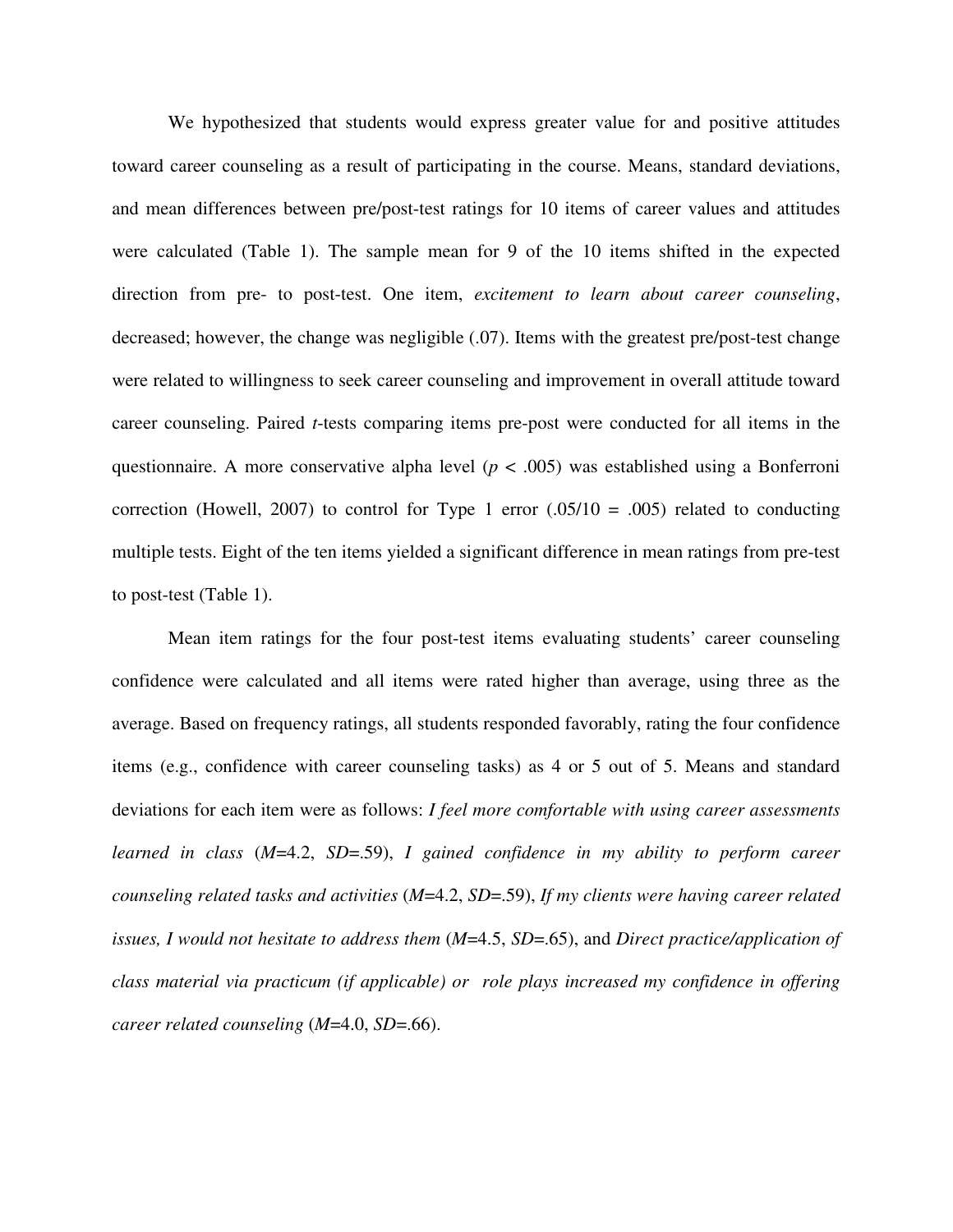# Table 1

|                                                                                                                   | Pre-test |           | Post-test |           |                     |          |
|-------------------------------------------------------------------------------------------------------------------|----------|-----------|-----------|-----------|---------------------|----------|
| Item                                                                                                              | Mean     | <b>SD</b> | Mean      | <b>SD</b> | Mean<br>Difference* | t        |
| <b>VALUES</b>                                                                                                     |          |           |           |           |                     |          |
| If I had a career related dilemma, I<br>would seek career counseling                                              | 3.12     | 1.17      | 3.98      | .85       | .86                 | $6.15**$ |
| The counseling relationship is as<br>essential to career counseling as it<br>is to personal counseling            | 3.96     | .90       | 4.57      | .62       | .61                 | 5.34**   |
| I can see how career and personal<br>counseling are interrelated                                                  | 4.10     | .74       | 4.67      | .47       | .57                 | $6.39**$ |
| Career counseling is a valuable<br>resource for people making a career<br>choice or career change                 | 4.12     | .65       | 4.57      | .57       | .45                 | $4.68**$ |
| I believe that career/work, paid or<br>unpaid, is an important aspect of all<br>clients' lives and their wellness | 4.48     | .57       | 4.55      | .60       | .07                 | .73      |
| <b>ATTITUDES</b>                                                                                                  |          |           |           |           |                     |          |
| I have a positive attitude toward<br>career counseling                                                            | 3.69     | .75       | 4.38      | .75       | .69                 | $6.09**$ |
| I can see how a career counseling<br>course is relevant to my program<br>track                                    | 4.12     | .84       | 4.66      | .51       | .54                 | $5.09**$ |
| Talking to a counselor about career<br>issues is less pressing or important<br>than talking about personal issues | 2.69     | 1.08      | 2.16      | .85       | $-.53$              | $4.33**$ |
| Having to see a counselor to talk<br>about career related concerns is a<br>sign of indecisiveness                 | 2.00     | 1.00      | 1.64      | .77       | $-.36$              | $2.90**$ |
| I am excited to learn about career<br>counseling                                                                  | 3.76     | .90       | 3.69      | .92       | $-.07$              | .53      |

*Pre-test/Post-test Means, SD, and Mean Difference in Career Values and Attitudes*

Note: \*Items ordered by descending mean difference for each variable. \*\**p* < .004

Additionally, to better understand what aspects of the course most influenced students' experience in the class, students were asked to rank nine factors in terms of how much they contributed to the quality of their learning experience (Table 2). We hypothesized that students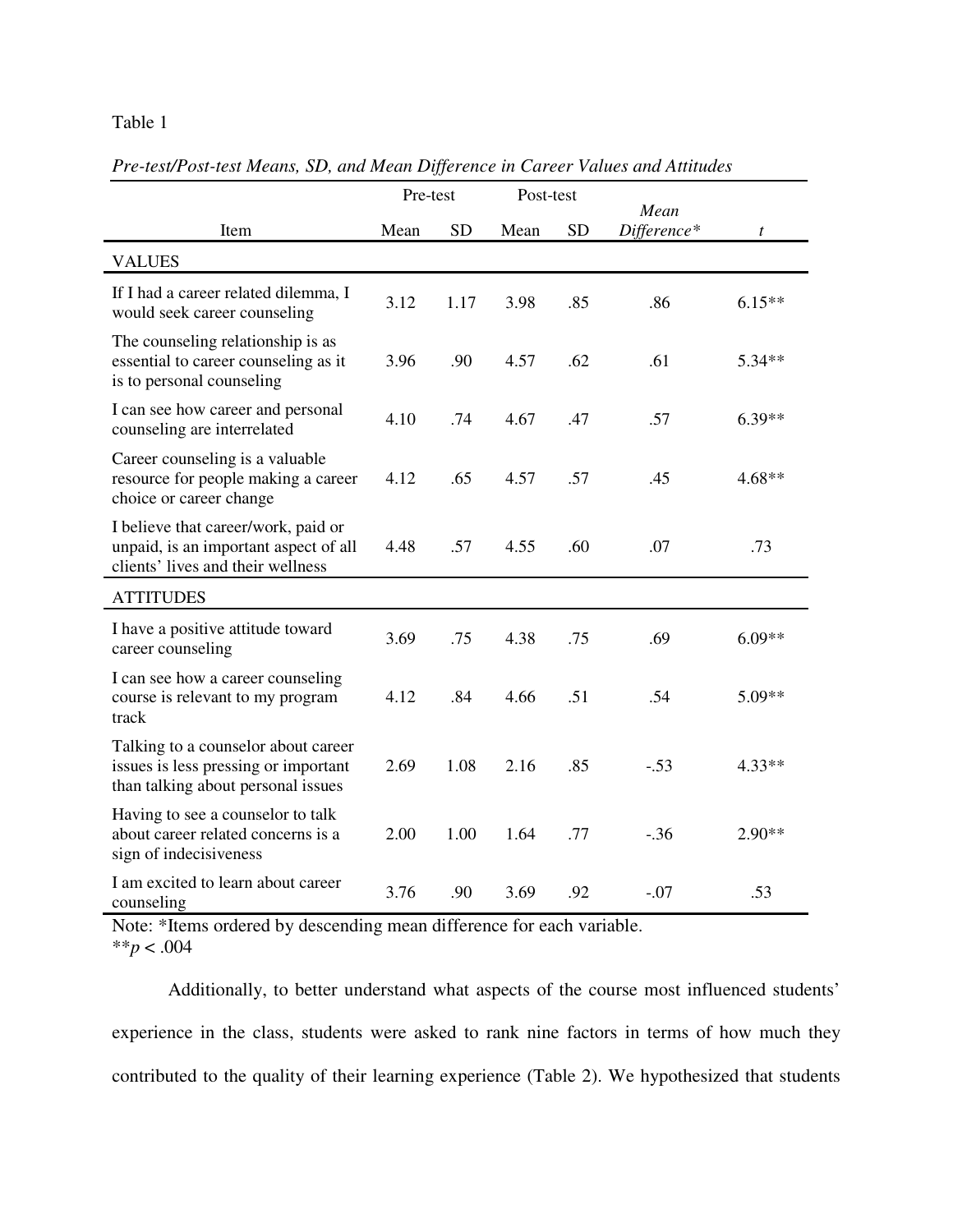would place greater value on experiential and interactive components of the course. Among the nine factors, students ranked class exercises as most contributing to the quality of their class experience followed by personal reflection, skills practice, and classmate interaction.

Table 2

| Ranking        | Item                                                                                | Mean<br>Ranking* |
|----------------|-------------------------------------------------------------------------------------|------------------|
| 1              | Class experiences/exercises                                                         | 7.07             |
| 2              | Personal career reflection/development opportunities                                | 6.20             |
| 3              | Skills practice (e.g., peer counseling and practicum)                               | 5.81             |
| $\overline{4}$ | Classmate interactions                                                              | 5.37             |
| 5              | Assessments                                                                         | 5.15             |
| 6              | Personality/teaching style of instructor                                            | 4.78             |
|                | Technological resources (e.g., Camtasia Relay, Blackboard,<br>VoiceThread, Twitter) | 4.00             |
| 8              | Content (e.g., textbook, articles, PowerPoint presentations)                        | 3.93             |
| 9              | Assignments (e.g., career portfolio, quizzes, papers)                               | 2.69             |

*Ranking of Course Factors Influencing Quality of Class Experience* 

Notes: \*Higher means associated with higher ranking

Finally, participants were asked to write in their preferred course assignment and their top three preferred class exercises in an open-ended item. We did not make a hypothesis about specific preferred exercises as this was exploratory. A subset of the sample did not rank course assignments or exercises highly, and subsequently did not take the time to write in examples. Among students who did identify their favorite course assignment (*n* = 36), 61.1% identified the career portfolio and 13.9% identified the program development/evaluation project as the most meaningful assignments. Among students who identified some of their favorite class exercises (*n*   $=$  55), informal values assessments such as values card sorts were most frequently cited ( $n = 24$ ), followed by the Wheel of Life exercise ( $n = 18$ ), class discussion ( $n = 14$ ), and career role plays (*n* = 14). In terms of differentiated exercises across courses, Course A students noted *News You*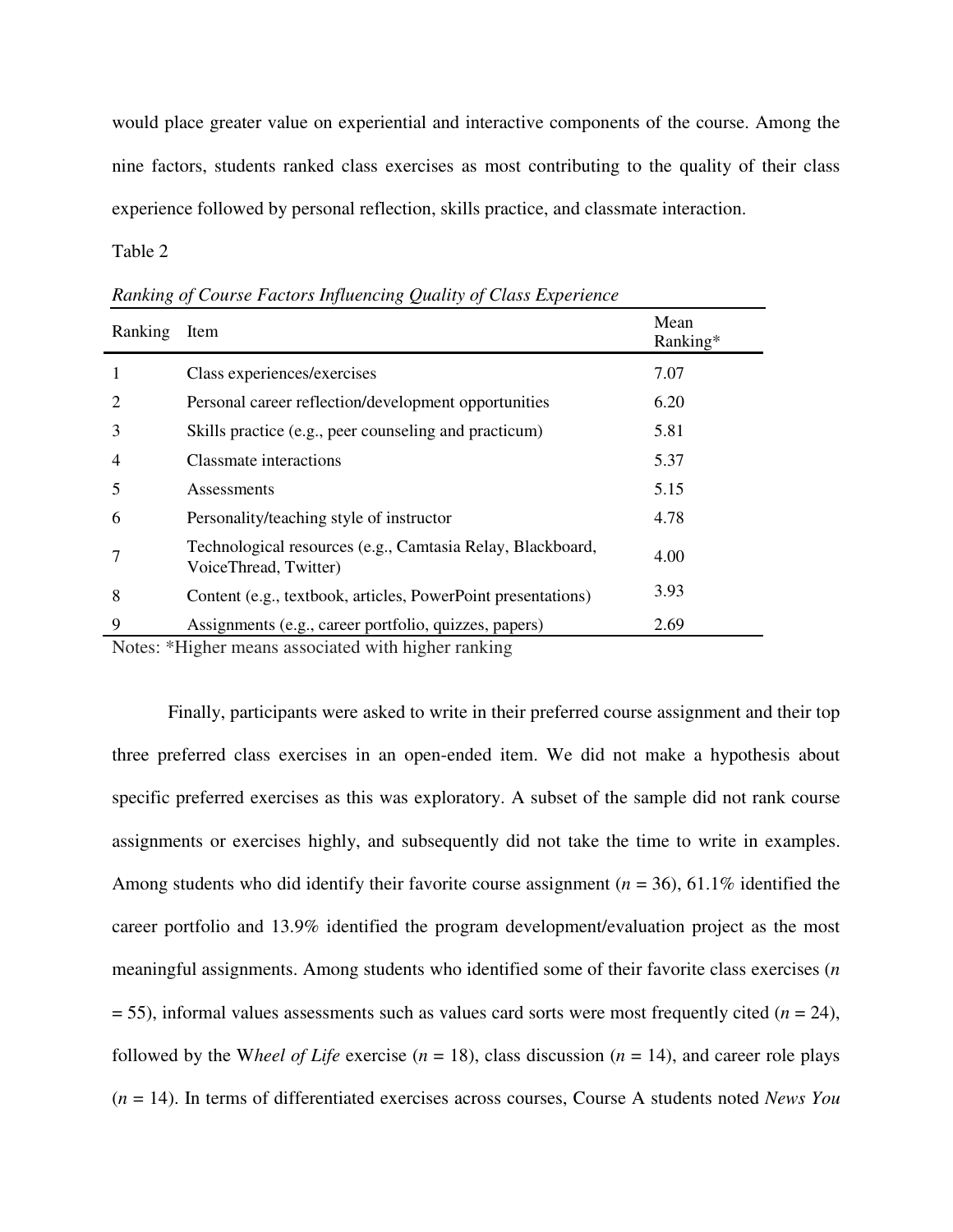*Can Use*  $(n = 9$  of 25) among the most impactful experiences while Course B students noted their formal practicum experience among the most impactful  $(n = 7 \text{ of } 33)$ .

#### **Discussion**

The aim of the current study was to assess changes in master's students' value and attitudes for, and their overall confidence in, career development counseling after completing a 15-week career counseling course in which a flipped course model was used to shift content delivery outside of class and create more in-class time for experiential learning strategies. Additionally, we sought to determine what course components were perceived by students to be most influential to their learning and which class activities and assignments were most preferred.

First, we hypothesized that students would endorse greater value for, and a more positive attitude toward, career development counseling after completing the experientially-focused curriculum. As expected, there was a change in mean ratings in the expected direction for items related to participants' value for, and positive attitude toward career counseling, with one exception. Students' level of excitement for learning about career did not notably change over time and was higher than expected prior to the class, limiting the potential for the course to impact their attitude toward career counseling. Although we found preliminary support for our hypothesis, controlled studies comparing a class using experiential learning strategies within a flipped course structure with a traditionally structured course without a focus on experiential learning strategies would be needed to draw conclusions regarding the impact of experiential learning on students' attitudes and values.

There are few empirical studies of career development counseling instruction and limited research on experiential learning via flipped content delivery by which to compare results of the current study. Our findings, however, are congruent with Osborn and Dames' (2013) qualitative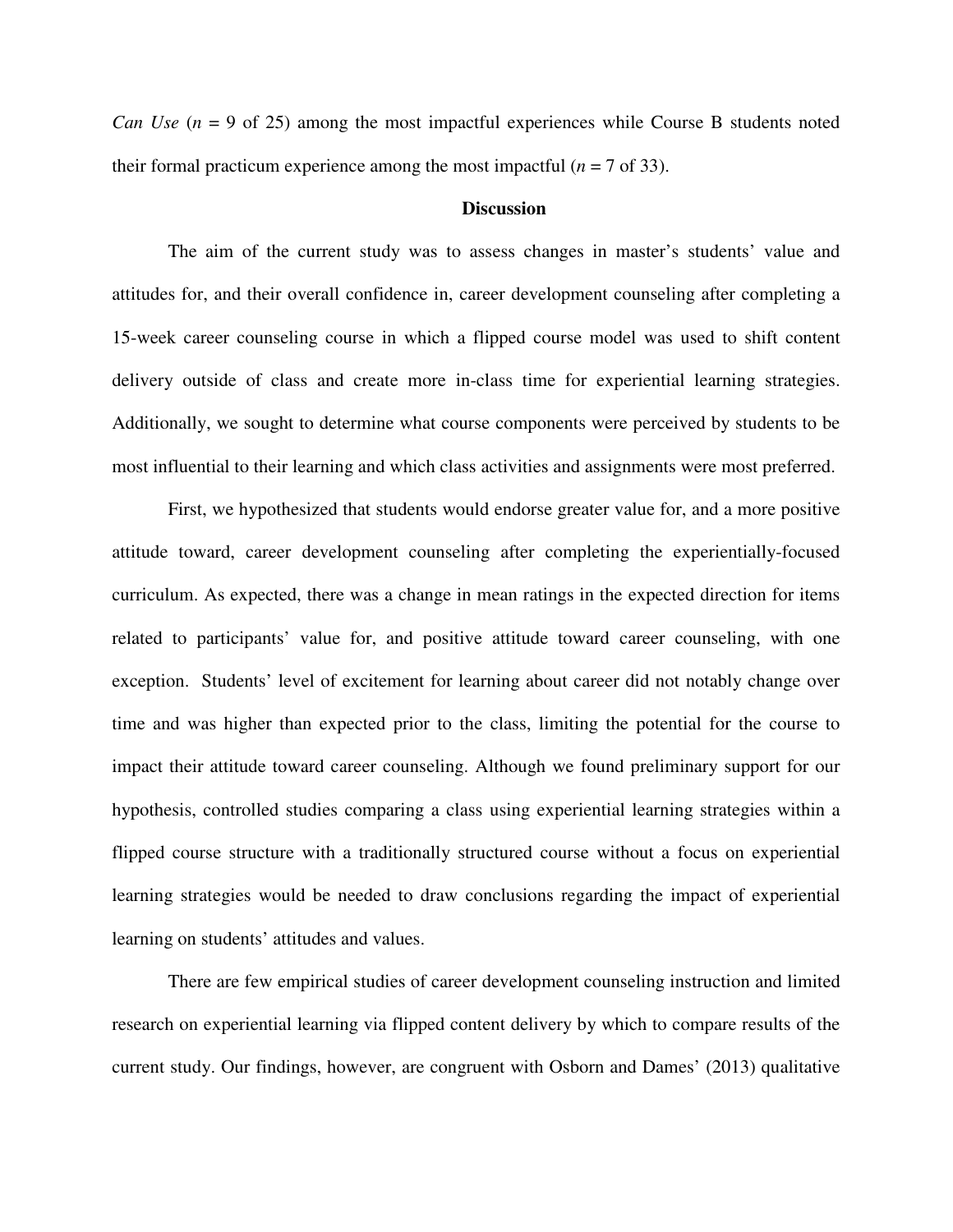study of career counseling instructors. The faculty in their survey identified the need to raise the relevance of career development counseling for their students by promoting active learning environments and connecting career development to other aspects of the counseling curriculum. Although we cannot infer a causal relationship between student's improved values and attitudes toward career development counseling and our focus on greater experiential learning strategies within the flipped course design, we have extended their study by providing preliminary evidence that a more experiential and interactive approach to the career development course, facilitated by using a flipped content delivery, may positively impact students' career values and attitudes for the topic.

Second, we hypothesized that students would endorse higher than average scores on items related to their confidence to engage in career counseling at the end of the course (e.g., "*I gained confidence in my ability to perform career counseling related tasks and activities"*). As expected, students reported mean values for post-test items related to confidence with career counseling tasks that were higher than average (i.e., 3 on the scale). We developed the course with attention to Lara and colleagues' (2011) recommendation to give greater attention to practical application of career counseling and Osborne and Dames' (2013) findings that instructors should increase the relevance of career for students first and incorporate experiential learning strategies. Although we cannot draw conclusions regarding the cause of students' high endorsement of career counseling confidence, it appears that students did complete the course with confidence in performing career counseling. Similarly, in the post-test, students endorsed that they were more likely to perceive career and personal counseling as interrelated. This aligns with the conclusion made by Lara et al. (2011) that career attitudes will shift over the career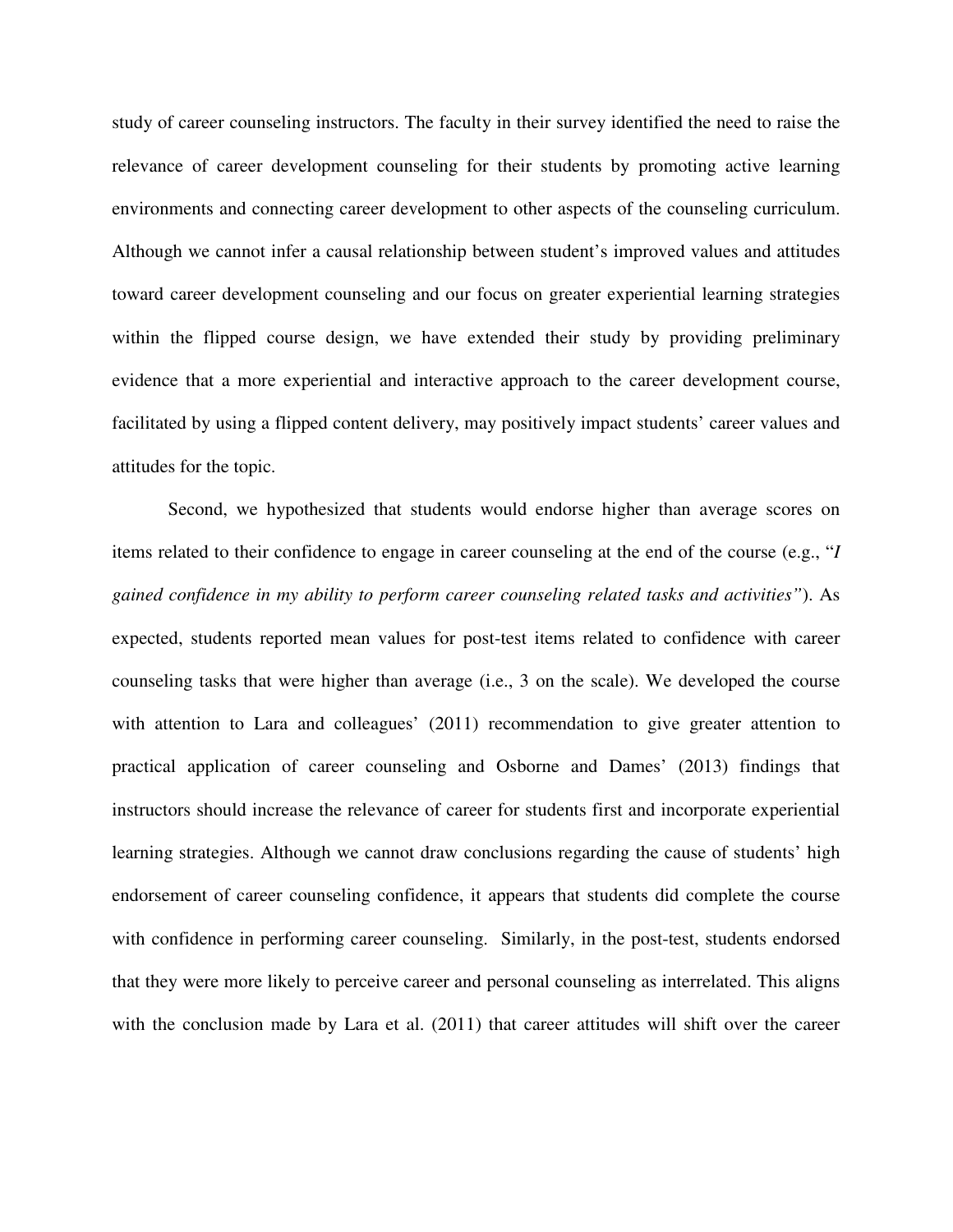course if students determine that career counseling has relevance in their personal and professional lives.

Third, as this study was exploratory, we did not hypothesize which course activities would be most influential to learning. However, because flipped content delivery is purported to increase time for application, active learning, and class interactions (Stone, 2012), we did hypothesize that the experiential and interactive components would be rated as most influential to student learning. Students reported that class experiences/exercises, personal career reflection, skills practice, and classmate interactions were most important to their learning experience. Finding that the experiential and interactive aspects of the course were perceived by students as most important to learning may offer direction to instructors regarding how to structure the career class time. This finding is consistent with the informal feedback offered by students in response to the flipped classroom model described by Moran and Milsom (2015); students rated experiential activities in class, working collaboratively with classmates, and working on class assignments while receiving instructor feedback as contributing "very much" to the facilitation of their learning the material. Additionally, in the current study personal career reflection was ranked second most influential to their learning, lending support to the idea that instructors should make the relevance of career for students a primary goal (Osborne & Dames, 2013).

Although assignments were ranked lowest on the factors that contributed to the overall course experience, the career portfolio assignment was identified by more than half of the students as the most preferred assignment. The portfolio combined personal career development, classmate interaction, and practical application of a number of career development related tasks and activities (e.g., resume, informational interview, career genogram), which were factors students identified as important in the current study. Portions of the career portfolio assignment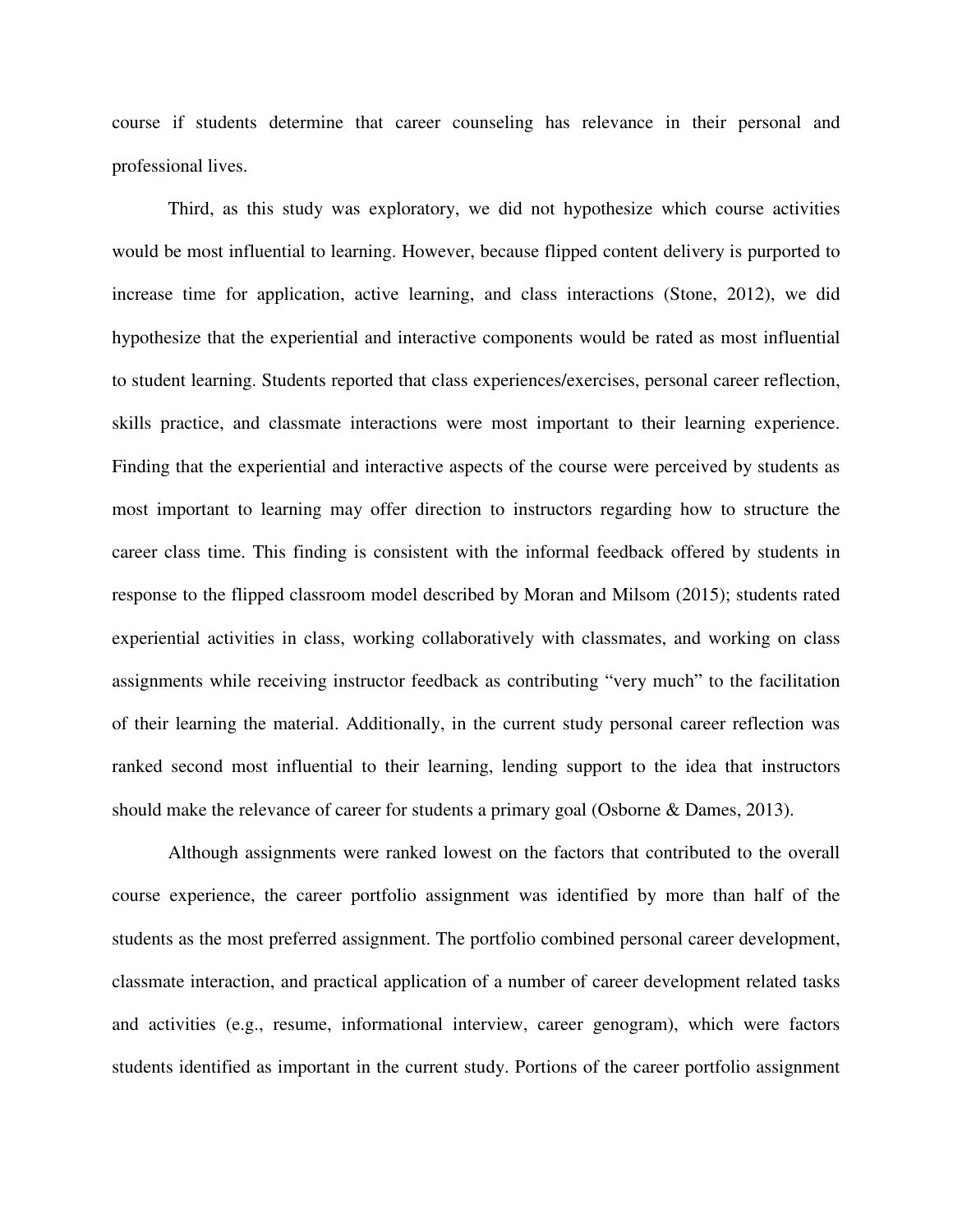were completed as activities within class, so preference for the portfolio assignment may also suggest preference for the experiential and interactive components of class. In addition, the portfolio allowed students to practice holistic career assessment with a peer as a client, so it may also have fulfilled their desire for skills practice. This finding is congruent with findings in a previous study in which researchers (Lara et al., 2011) found that students' attitudes toward career counseling were influenced by their personal value for career counseling and how well the course prepared them to perform career counseling tasks.

Even though the technology used for the flipped lectures was not among the highest ranked factors influencing class experience, we maintain that the purpose of the technology was to support greater use of class time for personalizing and exploring theories and topics in a more experiential way. In this regard, it was important that the most valued part of the learning experience was not the novelty of the technology, but rather increased time for activities and interactions which the technology afforded us. Our intention was to prioritize active classroom interactions and help generate deeper meaning in the learning community by functioning more as the "guide on the side, not the sage on the stage" (King, 1993). We interpret student feedback that they valued opportunities for skills practice, personal reflection, and classmate interaction, to mean that those experiences contributed to the overall quality of the learning experience and influenced their values and attitudes toward career development counseling. It is noteworthy, that based on informal feedback, students relayed that they did not find the technology difficult or burdensome.

Further, students in the current study reported that class exercises, skills practice, and peer interaction were among the most important factors in their overall class experience. Based on the instructor perspective, these were the interactive components that were intentionally made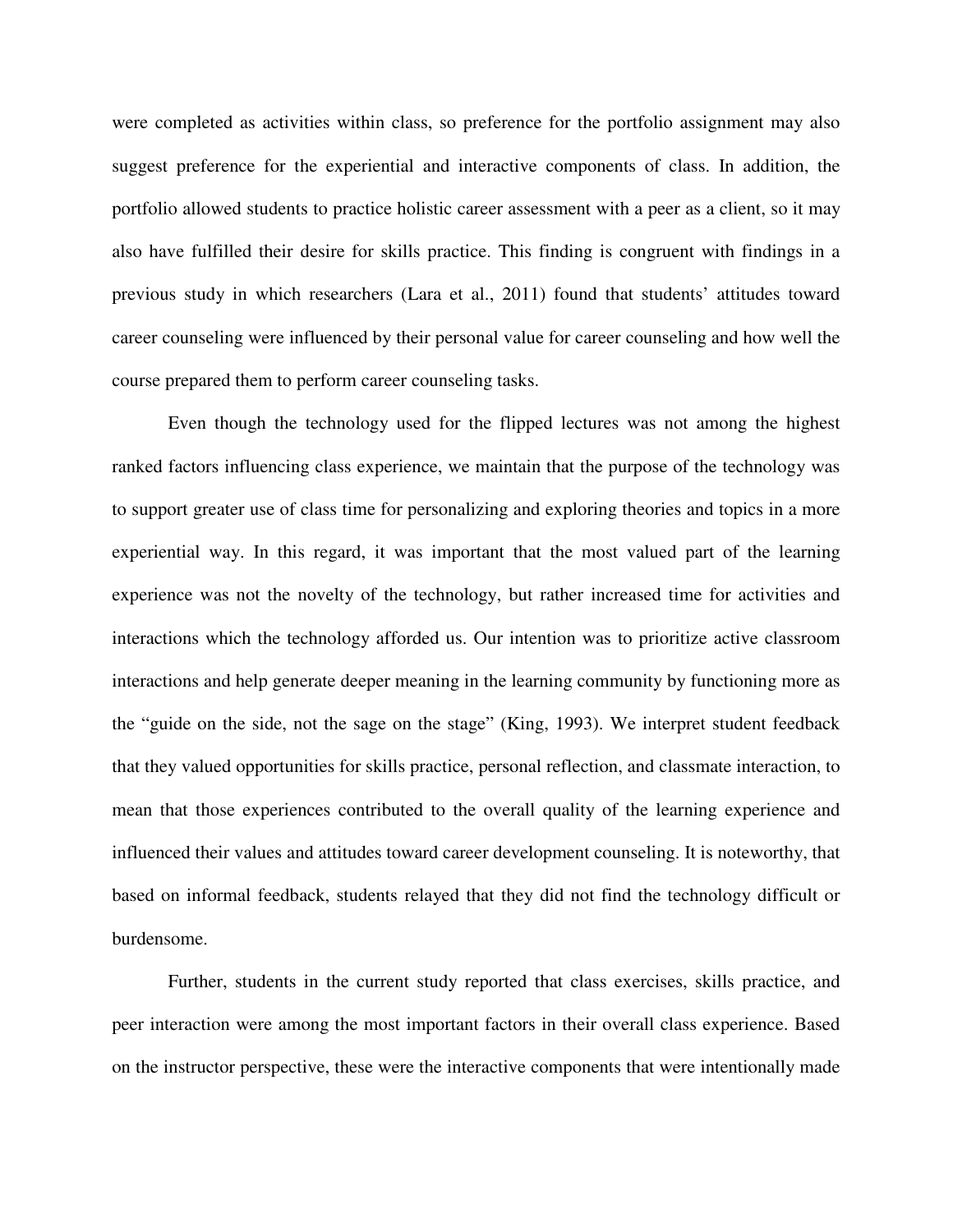the focus of class time after flipping the lecture, and had been difficult to incorporate previously due to the time pressure to cover theories and content. The in-class activities that were identified by the students as the most beneficial were informal values assessments, the Wheel of Life exercise, role plays, and class discussions.

Although we did not evaluate the impact of the technology directly, using flipped content delivery was essential to our ability to increase experiential learning strategies in the career course. Using technological tools may increase time for interactions between faculty and students, create better student motivation/ engagement with the material in class, and generate more positive attitudes about learning (Stone, 2012).

The course had the greatest impact on students' likelihood to seek career counseling for their own career related dilemma, however, other pre/post items with the greatest change in mean rating were those that reflected an overall improved attitude toward career development counseling, connection between career counseling and personal counseling, and association of career with other parts of the students' curriculum (e.g., importance of the therapeutic alliance). These results lend support for the recommendations offered by Lara et al. (2011) and Osborne and Dames (2013) that it is important for instructors to connect career concepts to other aspects of the counseling curriculum and convey an enthusiastic and positive attitude toward career counseling.

Findings from the current study need to be considered within the limitations of the study design and sample. First, there were no previously developed and validated measures of career counseling trainee attitudes and values appropriate for the goals of our study. We took a first step toward learning about students' attitudes and experiences. However, future researchers could improve upon this study by creating and testing a measure of students' values and attitudes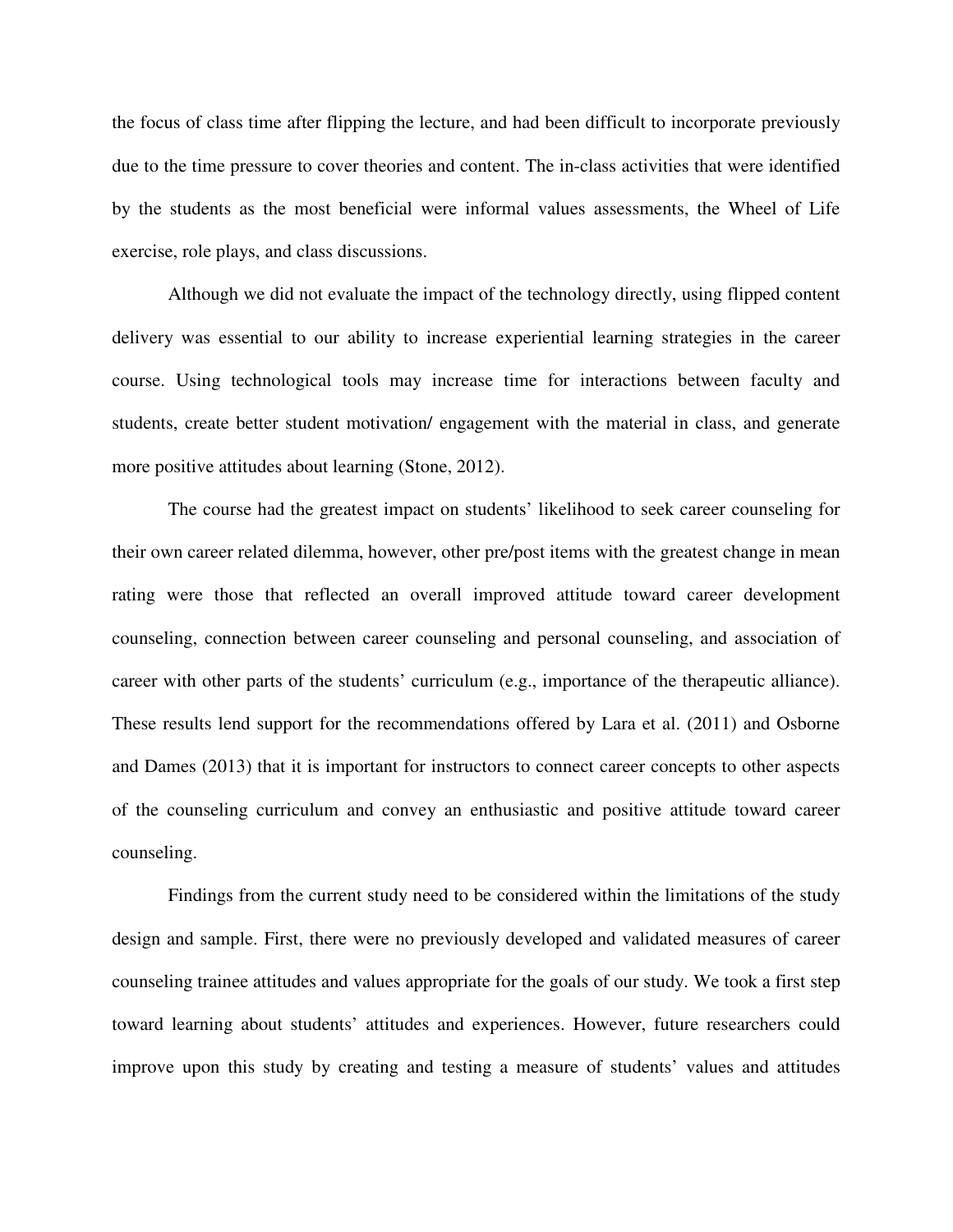toward career development courses and career counseling activities. Second, all instruments were self-report and susceptible to social desirability. Third, participants were mostly Caucasian females, recruited from only two career courses within CACREP-accredited programs. It is unknown how results might generalize to other students or programs. Fourth, because we utilized a pre-test, post-test design with no control group, it is unclear whether results were based on using experiential learning strategies or other factors. Lastly, because the course was delivered over 15 weeks, it is unclear whether confounding variables (e.g., personal career experiences) may have also impacted students' attitudes and values toward career counseling courses.

#### **Implications and Future Directions**

Despite the limitations of the current study, the findings include several important implications for teaching career development counseling. First, it may be important to assess students' opinions of career counseling early in the semester and throughout the course so the instructor can acknowledge, explore, and address these views as part of class discussions. Addressing any extant negative feelings directly may help the instructor to adjust experiential learning activities to align with student needs (e.g., diminishing concerns about lack of relevance of career counseling in clinical settings by incorporating role plays directly addressing mental health issues due to unemployment or impact on members of the family system). Second, the use of experiential learning strategies may be important to improving students' attitude and value for the career course, however, controlled studies are needed to support this. Further, activities that encouraged personal reflection related to career (e.g., work-life balance, career decision making, role of personal values, interests, or skills in career satisfaction) were appreciated among students in the current sample which may be useful feedback for instructors who aim to create the career counseling course in a way that will most interest students. In addition, engaging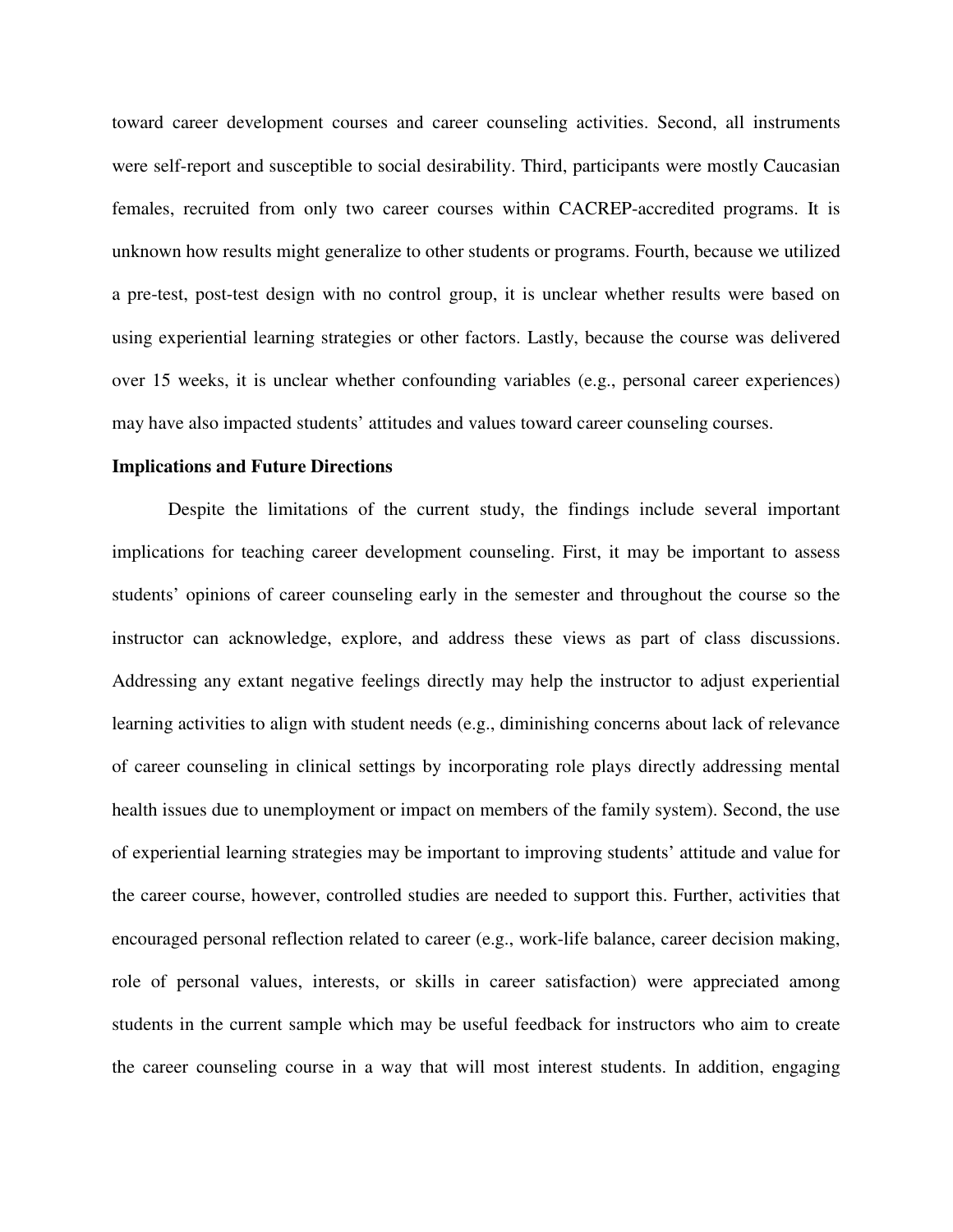students in learning "real world" career information (e.g., *News You Can Use* activity) may be a useful tool to stimulate interest in career development, particularly if discussed with the intent to examine their implications for the mental health and wellness of clients (e.g., emotional impact of workplace discrimination), to help students relate career and personal issues in counseling.

Third, it is important that flipped content delivery is part of an overall instructional strategy that focuses on experiential learning (Tucker, 2012). For the courses in the current study, technology was a useful tool for delivering content outside of the classroom to free up inclass time for experiential activities. The flipped classroom blog-o-sphere laments that many faculty members are trained to transmit information via lecture, and thus feel at a loss when given an opportunity to direct "extra class time" to a different purpose (Gerstein, 2011). Although many counselor educators are inherent facilitators, successfully using this in-class time requires planning, attention, and constant monitoring for needed modifications. In counselor education at the master's level, there are many ways to create intentional, practical, and active learning experiences (Young & Hundley, 2013), only some of which have been described in the current study. Instructors could consider a service learning component, for example, which allows for student skills practice, potential benefit to the community, and deeper understanding of the connections between personal and career related issues for clients.

Finally, skills practice was ranked high as a positive influence on students' class experience, thus, a practicum (or peer career counseling) may be a vital component to the course. Depending on how the career counseling course is scheduled relative to the basic helping skills portion of the curriculum, instructors may need to provide students with varying degrees of structure and guidance regarding counseling skills. Practice that allows students to consider career related issues of clients in their intended settings (e.g., cases drawn from schools,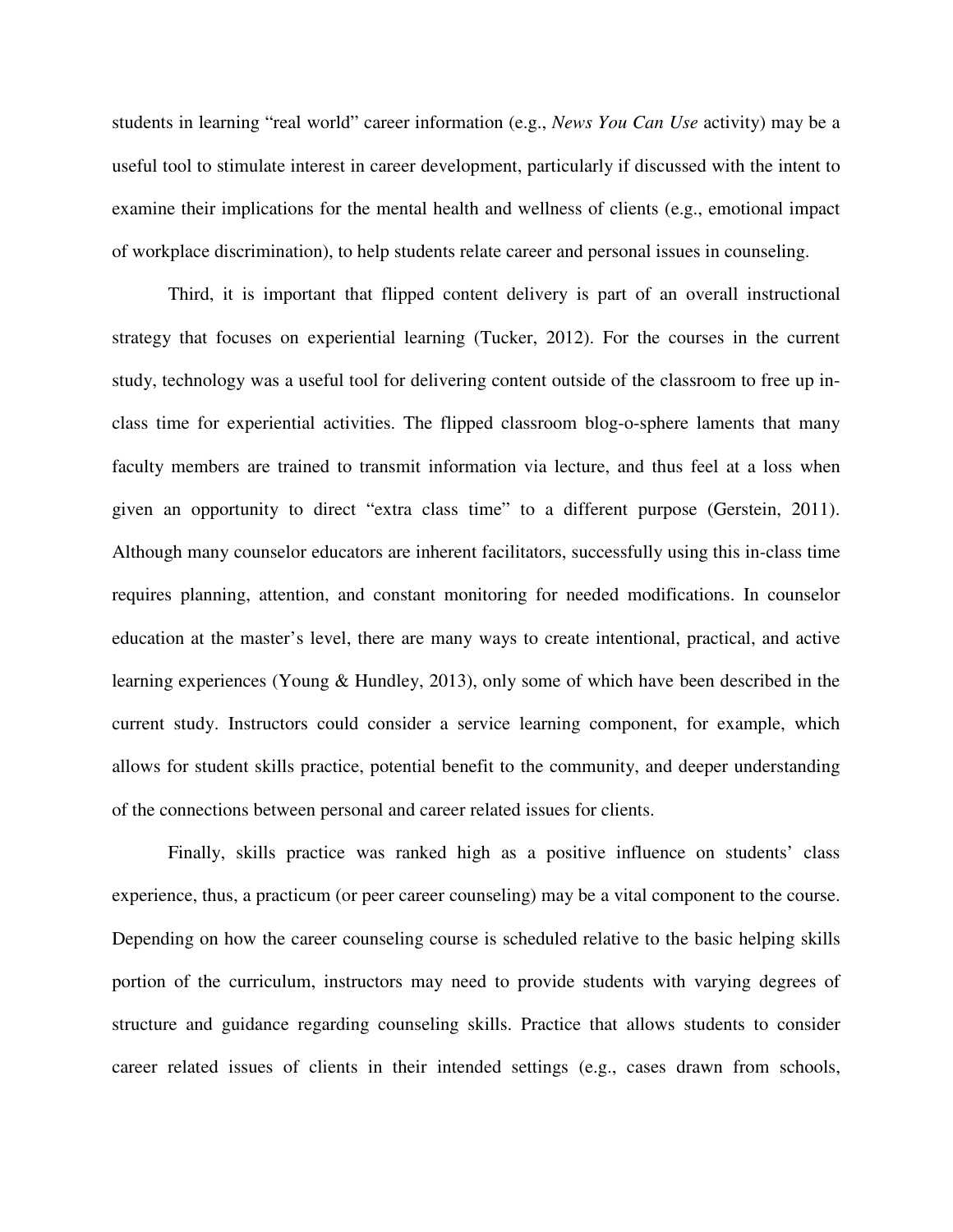universities, clinics, private practices) may also help to increase sense of relevance of career issues to future work. Practical experience gives students the opportunity to view clients' career concerns more holistically, assessing their mental health, support systems, and career concerns simultaneously (Minor & Pope, 2005). Further, applying career theories or experiential activities to their peers or themselves allows students to build empathy for the emotional component of career issues and to see relevance in their own lives. Practical and experiential application of the material supports students to feel confident in and gain value for career counseling (Arthur & Achenbach, 2002; Young & Hundley, 2013).

 Findings from the current study offered preliminary evidence that increasing time for experiential learning strategies by flipping content delivery, may contribute to enhancing students value for, and attitude toward, the career development counseling course. Further, developing a measure to assess values and attitudes toward career counseling among counselor trainees would support further research in this area. Future researchers could also explore whether a formal practicum increases students career counseling self-efficacy and satisfaction with the career development counseling course. Because counselors must be able to address career concerns among clients, and they often approach the career development course with low interest, researching teaching strategies that improve students' attitudes toward the topic of career development is important to their overall development as counselors as well as to providing quality services to clients.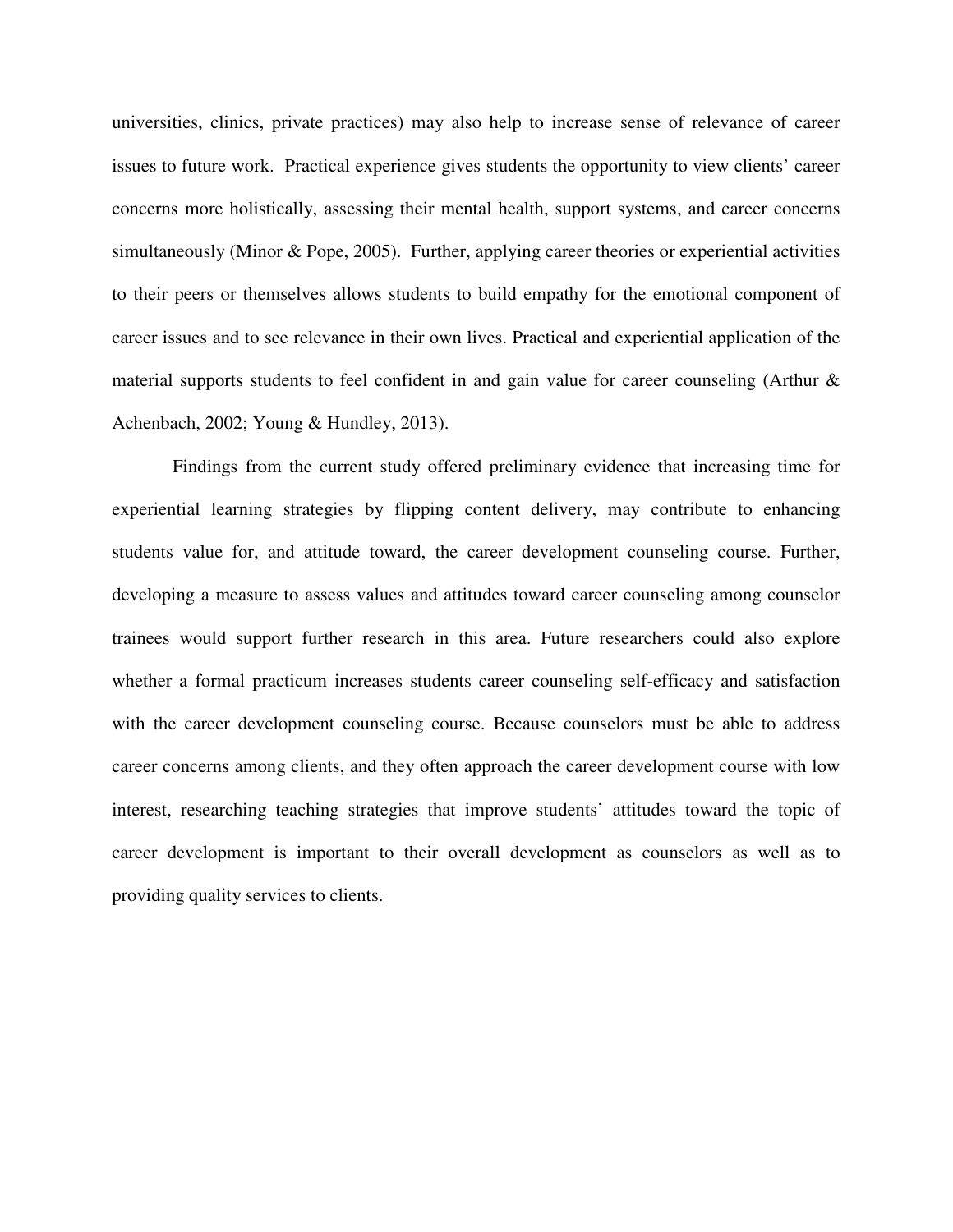#### References

American Counseling Association (2014). *ACA Code of Ethics*. Alexandria, VA: Author.

- Arthur, N., & Achenbach, K. (2002). Developing multicultural counseling competencies through experiential learning. *Counselor Education & Supervision, 42*, 2-14.
- Barrio Minton, C. A., Wachter Morris, C. A., & Yaites, L. D. (2014). Pedagogy in counselor education: A 10-year content analysis of journals. *Counselor Education and Supervision, 53*, 162-177.
- Bluestein, D. L. (2008). The role of work in psychological health and well-being: A conceptual, historical, and public policy perspective. *American Psychologist, 63*(4), 228-240. doi:10.1037/0003-066X.63.4.228
- Council for Accreditation of Counseling and Related Educational Programs (CACREP) (2009). *2009 Standards*. Retrieved from http://www.cacrep.org/doc/2009%20Standards %20with%20cover.pdf
- Carter, R. B., Bowman, R. L., Kher, N., Bowman, V. E., Jones, R. L., & Tollerud, T. R. (1994). Counselor educators' perceptions of satisfying and dissatisfying teaching experiences. *Education, 114*, 439-444.
- Crace, R. K., Brown, D. (2008). *Life Values Inventory: Clarifying your personal truth.* Williamsburg, VA: Applied Psychology Resources, Inc.
- Emmett, J., & McAuliffe, G. J. (2011). Teaching career development. In G. McAuliffe & K. Eriksen (Eds.), *Handbook of counselor preparation* (pp. 209-228). Los Angeles, CA: Sage.
- Findlay-Thompson, S. & Mombourquette, P. (2014). Evaluation of a flipped classroom in an undergraduate business course. *Business Education & Accreditation, 6*, 63-71.
- Gerstein, J. (2011). *The flipped classroom model: A full picture*. Retrieved from http://usergeneratededucation.wordpress.com/2011/06/13/the-flipped-classroom-model-afull-picture/
- Hartung, P. J. (2005). Internationalizing career counseling: Emptying our cups and learning from each other. *The Career Development Quarterly, 54*, 12-16.
- Howell, D. C. (2007). *Statistical Methods for Psychology.* Belmont, CA: Thomas Wadsworth.
- Heppner, M. J., O'Brien, K. M., Hinkleman, J. M., & Flores, L. Y. (1996). Training counseling psychologists in career development: Are we our own worst enemies? *The Counseling Psychologist, 24,* 105-125.
- King, A. (1993). From sage on the stage to guide on the side. *College Teaching, 41*, 30-35.
- Lara, T. M., Kline, W. B., & Paulson, D. (2011). Attitudes regarding career counseling: Perceptions and experiences of counselors-in-training. *Career Development Quarterly, 59*, 428-440.
- Lim, S. (2008). Transformative aspects of genogram work: Perceptions and experiences of graduate students in a counseling training program. *Family Journal: Counseling and Therapy for Couples And Families*, *16*, 35-42.
- Milman, M. B. (2012). The flipped classroom strategy: What is it and how can it best be used. *Distance Learning, 9*, 85-87.
- Minor, C. W., & Pope, M. (Eds). (2005). *Experiential activities for teaching career counseling classes and facilitating career groups, Vol II*. Tulsa, OK: National Career Development Association.
- Moran, K., & Milsom, A. (2015). The flipped classroom in counselor education. *Counselor Education and Supervision, 54*, 32-43.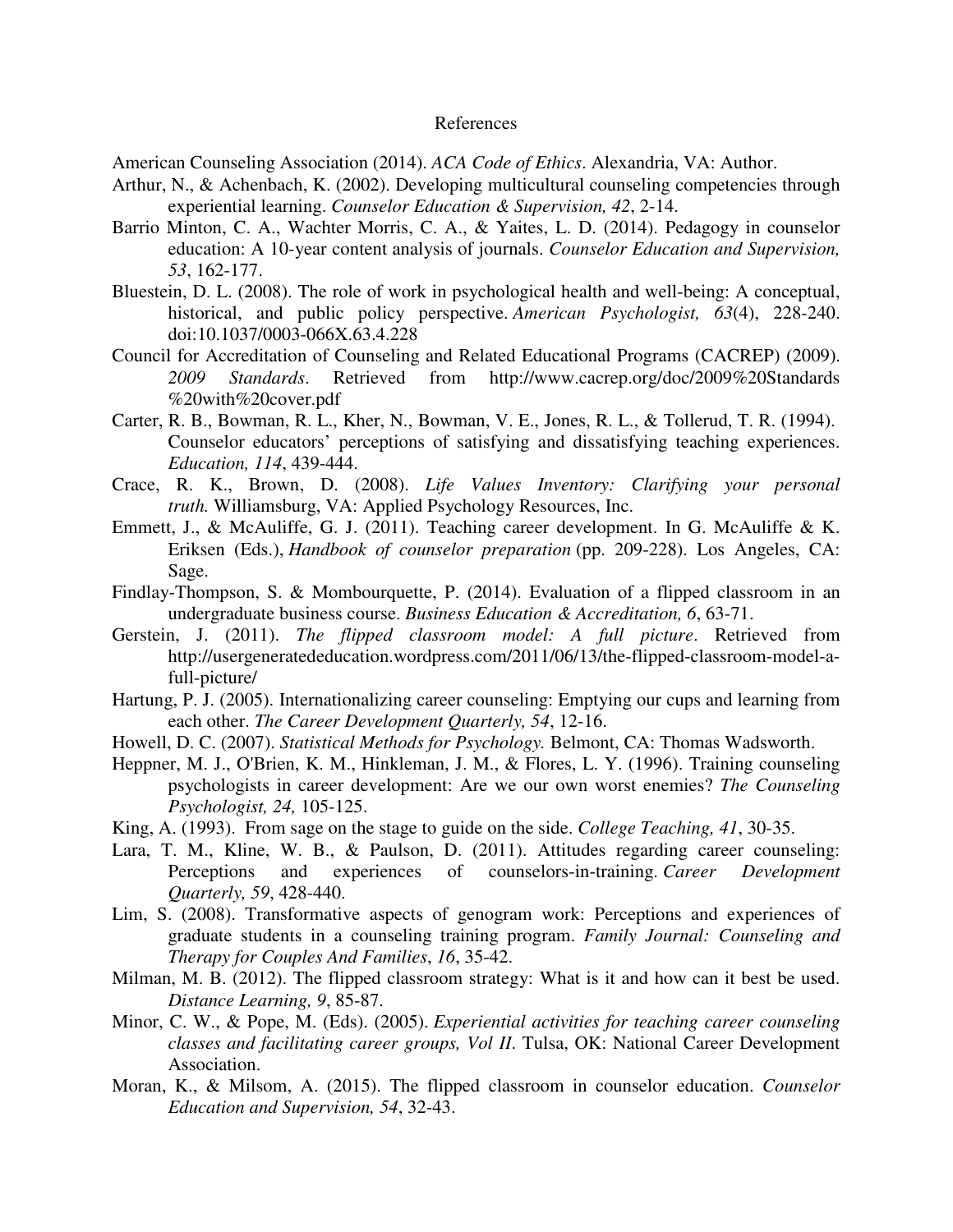- Myers, J. E., & Sweeney, T. J. (2005). The indivisible self: An evidence-based model of wellness (reprint). *Journal of Individual Psychology, 61*(3), 269-279.
- Oberman, A. H., & Studer, J. R. (2009). *Strategies for effectively teaching career counseling*. Paper based on a program presented at the American Counseling Association Annual Conference, Charlotte, NC.
- Osborn, D. (2009). Teaching career theories, career assessments, and career information. *Career Planning & Adult Development Journal, 25*, 46-57.
- Osborn, D. S., & Dames, L. S. (2013). Teaching graduate career classes: A national survey of career instructors. *Counselor Education & Supervision*, *52*, 297-310. doi:10.1002/j.1556- 6978.2013.00044.x
- Pistole, M., & Filer, R. D. (1991). Evaluating experiential elements and stimulating research in the teaching of group counseling. *Journal for Specialists in Group Work, 16*, 40-45. doi:10.1080/01933929108415585
- Rochlen, A. B., Mohr, J. J., & Hargrove, B. K. (1999). Development of the Attitudes Toward Career Counseling Scale. *Journal of Counseling Psychology, 46*, 196-206. doi:10.1037/0022-0167.46.2.196
- Rush, L. (2009). Multicultural career counseling strategies: An update for 21st century career professionals. *Career Planning & Adult Development Journal, 25*, 82-96.
- Savickas, M. L. (2003). Advancing the career counseling profession: Objectives and strategies for the next decade. *The Career Development Quarterly, 52*, 87-96.
- Savickas, M. L., & Hartung, P. J. (2012). *Career Construction Interview*. Retrieved from http://www.vocopher.com/CSI/CCI.pdf
- Shurts, W., Cashwell, C. S., Spurgeon, S. L., Degges-White, S., Barrio, C. A., & Kardatzke, K. N. (2006). Preparing counselors-in-training to work with couples: Using role-plays and reflecting teams. *The Family Journal*, *14*, 151-157. doi:10.1177/1066480705285731
- Stone, B. B. (2012). Flip your classroom to increase active learning and student engagement. In *Proceedings from 28th Annual Conference on Distance Teaching & Learning, Madison, Wisconsin, USA*.
- Strong, E. K., Jr., Donnay, D. A. C., Morris, M. L., Schaubhut, N. A., & Thompson, R. C. (2004*). Strong Interest Inventory®, Revised Edition*. Mountain View, CA: Consulting Psychologists Press, Inc.
- Swanson, J. L., & Fouad, N.A. (2010). *Career theory and practice: Learning through case studies* (2<sup>nd</sup> ed). Thousand Oaks: Sage.
- Toman, S. (2012). Career counseling: A process-based teaching approach for training career counselors. In D. M. Perera-Diltz & K. C. MacCluskie (Eds.) *The counselor educator's survival guide: Designing and teaching outstanding courses in community mental health counseling and school counseling* (pp. 187-206). New York: Routledge.
- Tromski, D., & Doston, G. (2003). Interactive drama: A method for experiential multicultural training. *Journal of Multicultural Counseling and Development, 31*, 52-62. doi:10.1002/j.2161-1912.2003.tb00531.x
- Tucker, B. (2012). The flipped classroom. *Education Next, 12,* 82-83.
- Whitworth, L., Kimsey-House, H., & Sandahl, P. (2005). *Co-active coaching*. Palo Alto, CA: Davies-Black Publishing.
- Young, M. E. & Hundley, G. (2013). Connecting experiential education and reflection in the counselor education classroom. In J. D. West, D. L. Bubenzer, J. A. Cox, & J. M.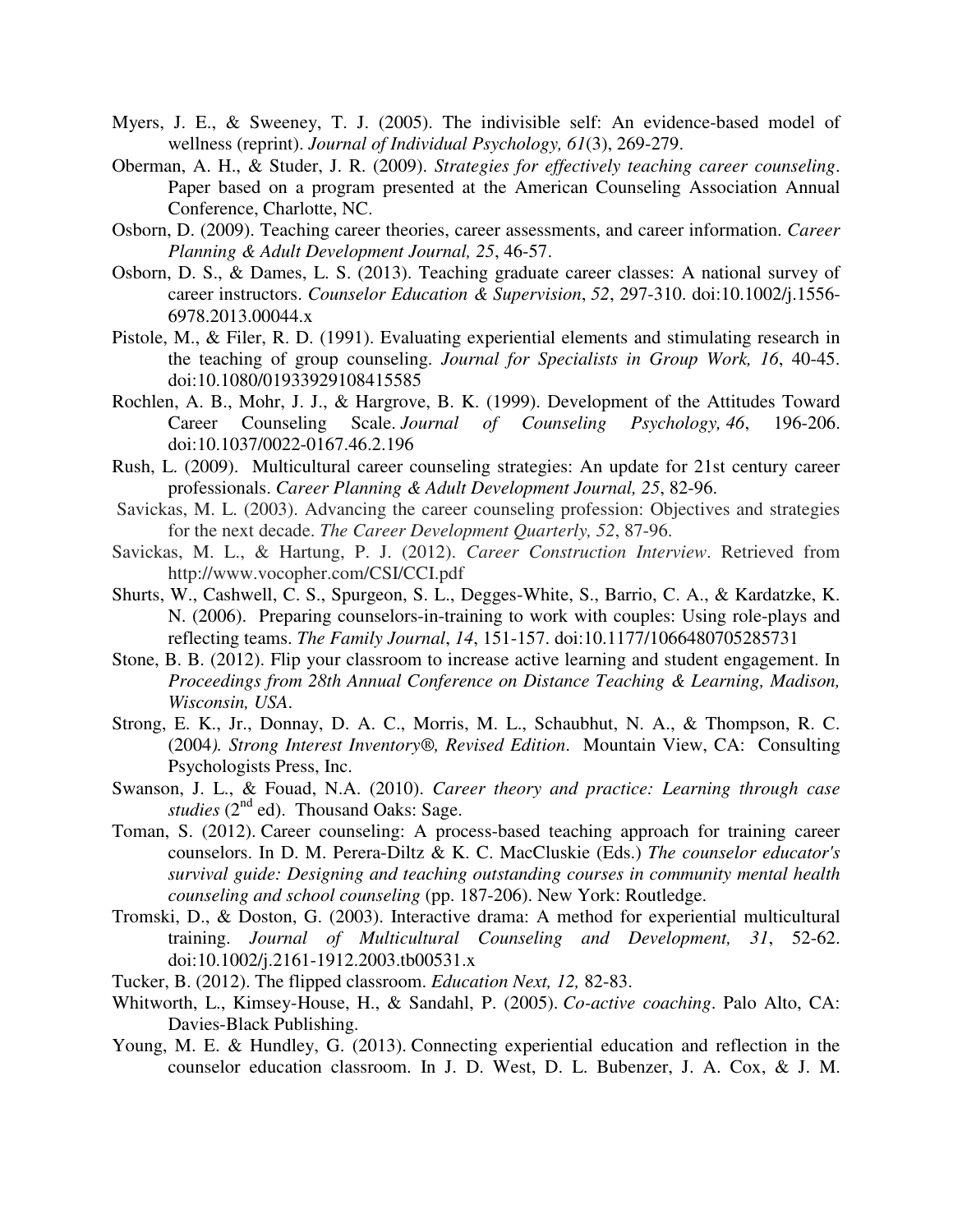McGlothlin (Eds.) *Teaching in counselor education: Engaging students in learning* (pp. 51-66). Alexandria, VA: Association for Counselor Education and Supervision.